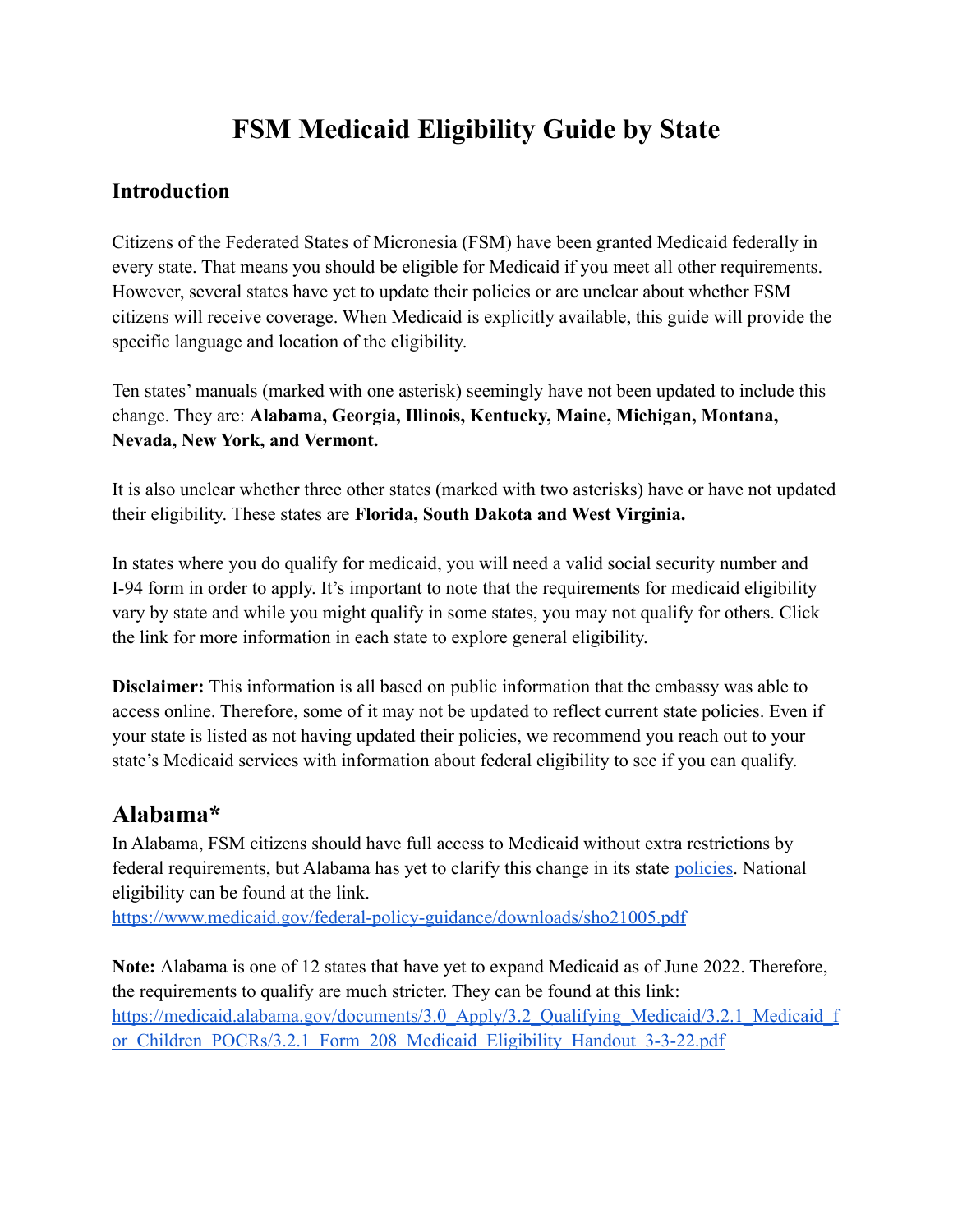### **Alaska**

In Alaska, FSM citizens have full access to Medicaid without extra restrictions.

You can find more information about eligibility here: <http://dpaweb.hss.state.ak.us/POLICY/PDF/Medicaid-Standards.pdf>

#### **Proof of FSM Eligibility**

"Compact of Free Association (COFA) migrants from the Federated States of Micronesia, the Republic of the Marshall Islands, and the Republic of Palau are classified as "non-immigrants" but are eligible for Medicaid benefits without the five-year waiting period due to a change in law effective that was effective December 27, 2020."

http://dpaweb.hss.state.ak.us/manuals/adltc/522/522 medicaid exception to apa citizenship re [quirements.htm](http://dpaweb.hss.state.ak.us/manuals/adltc/522/522_medicaid_exception_to_apa_citizenship_requirements.htm)

### **Arizona**

In Arizona, FSM citizens have full access to Medicaid without extra restrictions.

You can find more information about eligibility here: <https://www.azahcccs.gov/Members/GetCovered/>

#### **Proof of FSM Eligibility**

"In December 2020, under the Consolidated Appropriations Act of 2021, access to full Medicaid benefits was restored for citizens from the following Compact of Free Association (COFA) countries: Federated States of Micronesia, Republic of the Marshall Islands, and Republic of Palau. Citizens of these countries living in Arizona may be eligible for full Medicaid benefits."

**Note:** The Arizona online application is not yet able to properly screen FSM citizens and therefore citizens may need to take extra steps to apply. You can find this information here: [https://www.azahcccs.gov/shared/News/GeneralNews/MicronesianIslanderMedicaid.html#:~:tex](https://www.azahcccs.gov/shared/News/GeneralNews/MicronesianIslanderMedicaid.html#:~:text=Micronesian%20Islander%20Community%20Members%20May,Free%20Association%20(COFA)%20countries) [t=Micronesian%20Islander%20Community%20Members%20May,Free%20Association%20\(CO](https://www.azahcccs.gov/shared/News/GeneralNews/MicronesianIslanderMedicaid.html#:~:text=Micronesian%20Islander%20Community%20Members%20May,Free%20Association%20(COFA)%20countries) [FA\)%20countries](https://www.azahcccs.gov/shared/News/GeneralNews/MicronesianIslanderMedicaid.html#:~:text=Micronesian%20Islander%20Community%20Members%20May,Free%20Association%20(COFA)%20countries).

### **Arkansas**

In Arkansas, FSM citizens have full access to Medicaid without extra restrictions.

**Note:** Arkansas is one of 12 states that have yet to expand Medicaid as of June 2022. Therefore, the requirements to qualify are much stricter. They can be found at this link: [https://humanservices.arkansas.gov/divisions-shared-services/medical-services/frequently-asked](https://humanservices.arkansas.gov/divisions-shared-services/medical-services/frequently-asked-questions/)[questions/](https://humanservices.arkansas.gov/divisions-shared-services/medical-services/frequently-asked-questions/)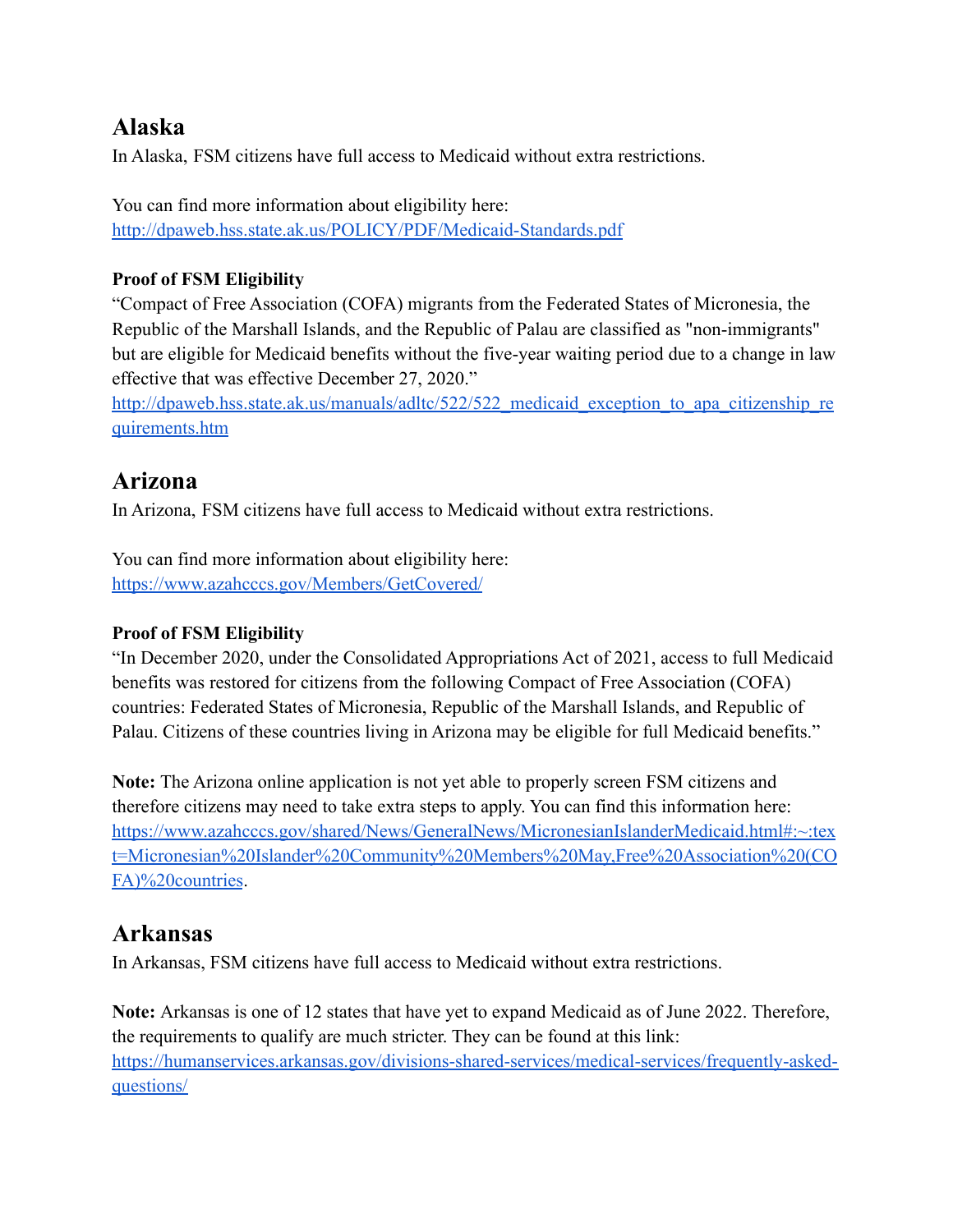#### **Proof of FSM Eligibility**

"Aliens with the following statuses are potentially eligible for Medicaid from the date the status is obtained: Aliens lawfully living in United States in accordance with the Compacts of Free Association. This only applies to: Governments of the Federated States of Micronesia, the Republic of the Marshall Islands, and the Republic of Palau(116HR133SA-RCP-116-68)." [https://humanservices.arkansas.gov/wp-content/uploads/Medical\\_Services\\_Policy\\_Manual.pdf](https://humanservices.arkansas.gov/wp-content/uploads/Medical_Services_Policy_Manual.pdf) (Page 106).

## **California**

In California, FSM citizens have full access to Medicaid without extra restrictions.

You can find more information about eligibility here: [https://www.healthforcalifornia.com/covered-california/health-insurance-companies/medi-cal/eli](https://www.healthforcalifornia.com/covered-california/health-insurance-companies/medi-cal/eligibility-requirements#:~:text=Medicaid%20income%20eligibility%20in%20California,One%20person%3A%20%2417%2C609) [gibility-requirements#:~:text=Medicaid%20income%20eligibility%20in%20California,One%20](https://www.healthforcalifornia.com/covered-california/health-insurance-companies/medi-cal/eligibility-requirements#:~:text=Medicaid%20income%20eligibility%20in%20California,One%20person%3A%20%2417%2C609) [person%3A%20%2417%2C609](https://www.healthforcalifornia.com/covered-california/health-insurance-companies/medi-cal/eligibility-requirements#:~:text=Medicaid%20income%20eligibility%20in%20California,One%20person%3A%20%2417%2C609)

#### **Proof Of FSM Eligibility**

"On December 27, 2020, the Consolidated Appropriation Act was signed into law. The new law, (H.R. 133: Consolidated Appropriations Act, Division CC, Title II, Section 208) allows individuals from any of the member sovereign states of the Compact of Free Association (COFA) to be considered Qualified Non-Citizens (QNCs).

The Compact of Free Association is applicable to citizens of the Federated States of Micronesia, the Republic of the Marshall Islands, and the Republic of Palau. Under the new law, individuals from one of the COFA states are eligible for full scope Medi-Cal, regardless of age or pregnancy status, if they meet all Medi-Cal eligibility requirements."

<https://www.dhcs.ca.gov/services/medi-cal/eligibility/Pages/Compact-of-Free-Association.aspx>

### **Colorado**

In Colorado, FSM citizens have full access to Medicaid without extra restrictions.

You can find more information about eligibility here: <https://www.healthfirstcolorado.com/apply-now/?tab=what-you-need-to-apply>

#### **Proof of FSM Eligibility:**

"Effective December 27, 2020, section 208 of the Consolidated Appropriations Act of 2021, requires states and the District of Columbia (DC) to provide Medicaid coverage for individuals who are considered Compact of Free Association (COFA) migrants."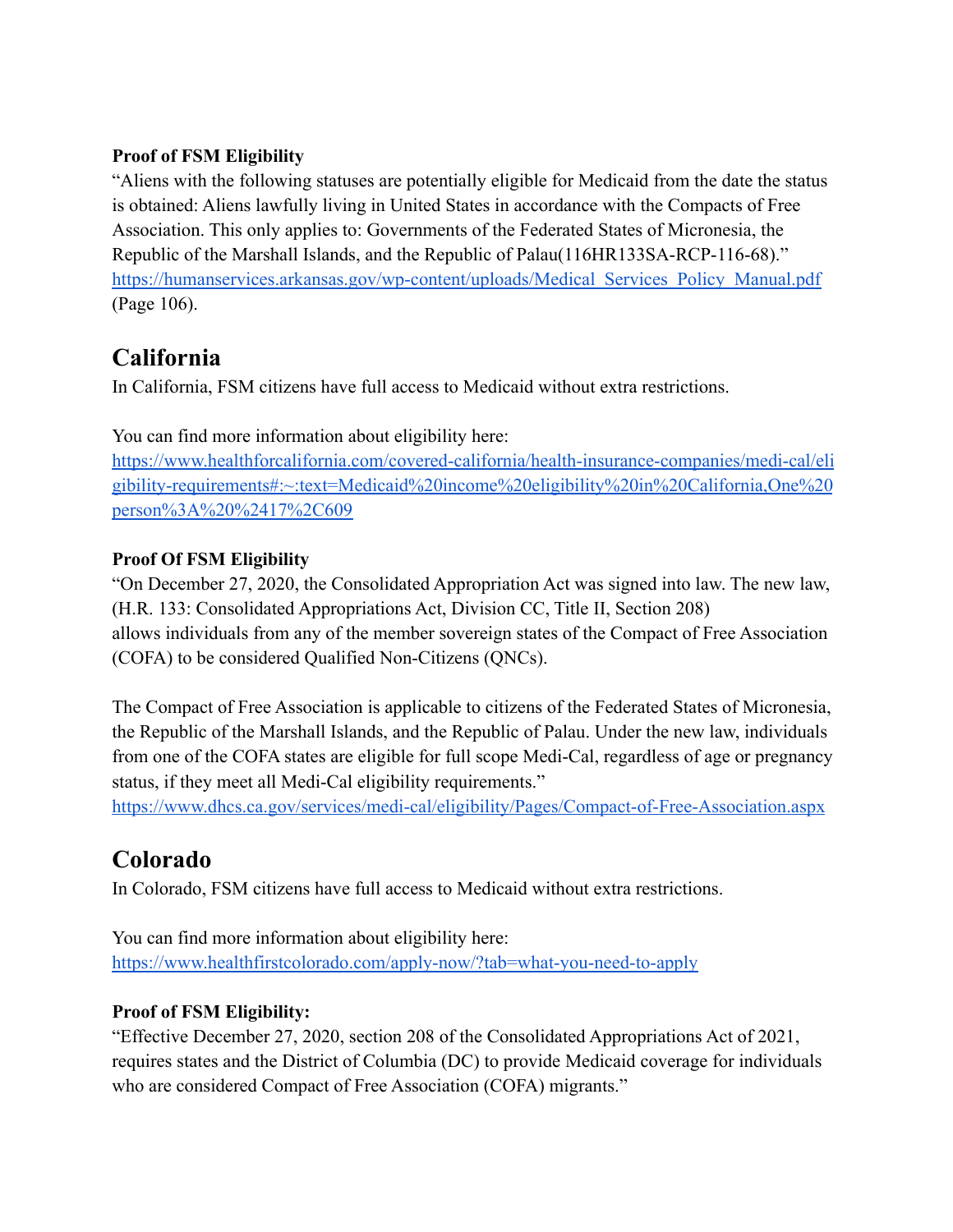[https://hcpf.colorado.gov/sites/hcpf/files/HCPF%20OM%2021-058%20Compact%20of%20Free](https://hcpf.colorado.gov/sites/hcpf/files/HCPF%20OM%2021-058%20Compact%20of%20Free%20Association%20%28COFA%29%20Migrants.pdf) [%20Association%20%28COFA%29%20Migrants.pdf](https://hcpf.colorado.gov/sites/hcpf/files/HCPF%20OM%2021-058%20Compact%20of%20Free%20Association%20%28COFA%29%20Migrants.pdf)

# **Connecticut**

In Connecticut, FSM citizens have full access to Medicaid without extra restrictions.

You can find more information about eligibility here: <https://www.healthfirstcolorado.com/apply-now/?tab=what-you-need-to-apply>

#### **Proof of FSM Eligibility:**

"Valid non-immigrants are a citizen of Micronesia, the Marshall Islands or Palau." <https://portal.ct.gov/HUSKY/How-to-Qualify>

## **Delaware**

In Delaware, FSM citizens have full access to Medicaid without extra restrictions.

You can find more information about eligibility here: <https://dhss.delaware.gov/dhss/dmma/fpl.html>

### **Proof of FSM Eligibility:**

"Legally residing nonqualified aliens include the following:

1. A citizen of a Compact of Free Association State (Federated States of Micronesia, Republic of the Marshall Islands, and the Republic of Palau) who has been admitted to the U.S. as a non-immigrant and is permitted by the Department of Homeland Security to reside permanently or indefinitely in the U.S."

[https://regulations.delaware.gov/AdminCode/title16/Department%20of%20Health%20and%20S](https://regulations.delaware.gov/AdminCode/title16/Department%20of%20Health%20and%20Social%20Services/Division%20of%20Social%20Services/Delaware%20Social%20Services%20Manual/14000%20(06-01-12).shtml) [ocial%20Services/Division%20of%20Social%20Services/Delaware%20Social%20Services%20](https://regulations.delaware.gov/AdminCode/title16/Department%20of%20Health%20and%20Social%20Services/Division%20of%20Social%20Services/Delaware%20Social%20Services%20Manual/14000%20(06-01-12).shtml) [Manual/14000%20\(06-01-12\).shtml](https://regulations.delaware.gov/AdminCode/title16/Department%20of%20Health%20and%20Social%20Services/Division%20of%20Social%20Services/Delaware%20Social%20Services%20Manual/14000%20(06-01-12).shtml)

# **Florida\*\***

Unclear. The embassy was unable to find any documentation specifically extending eligibility to Micronesians. The Florida state plan for Medicaid is linked below:

[https://ahca.myflorida.com/medicaid/stateplanpdf/ACA/Group6/FL-16-0018-MM6\\_Approved\\_P](https://ahca.myflorida.com/medicaid/stateplanpdf/ACA/Group6/FL-16-0018-MM6_Approved_Plan_Pages.pdf) lan Pages.pdf

National eligibility can be found at the link:

<https://www.medicaid.gov/federal-policy-guidance/downloads/sho21005.pdf>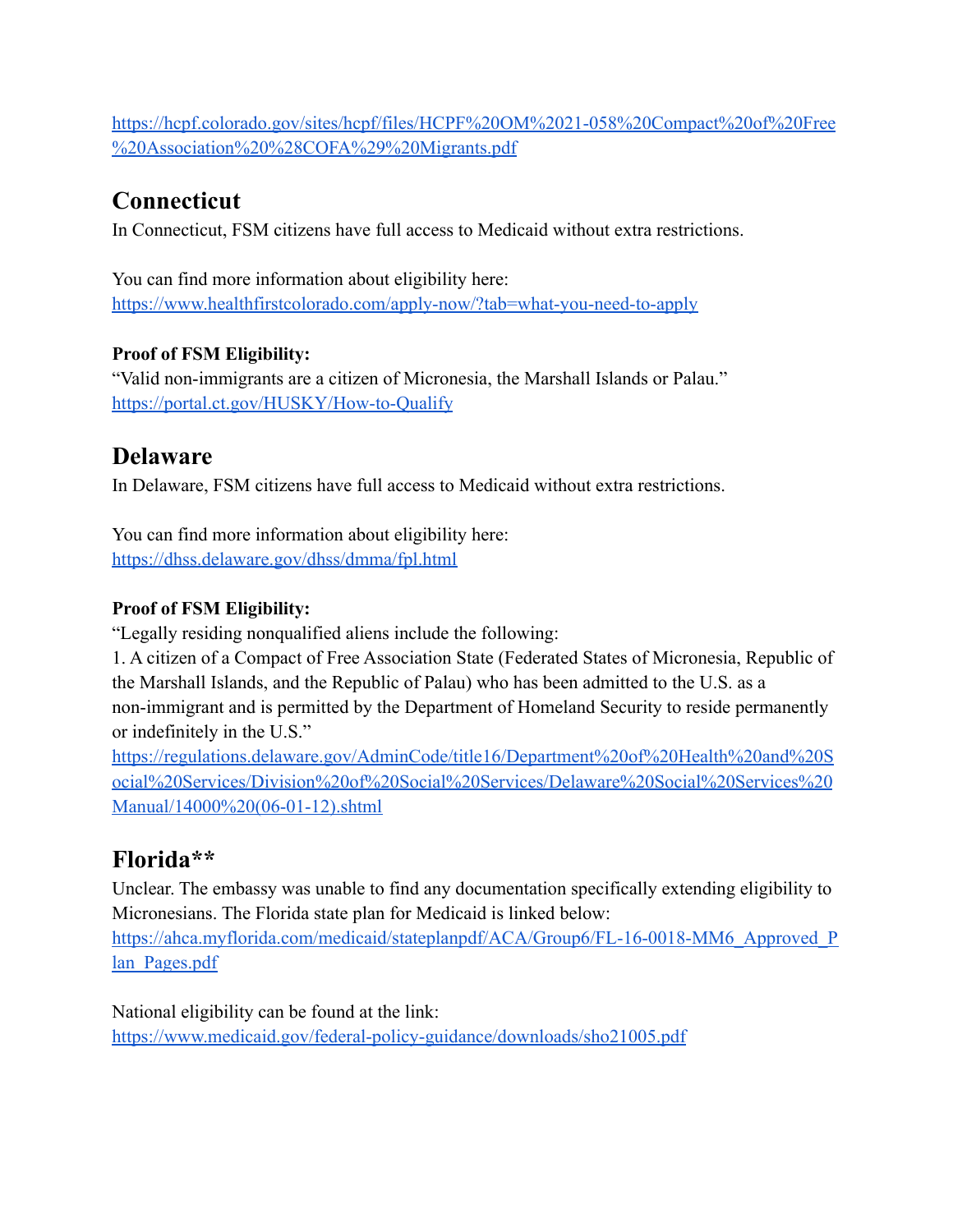**Note:** Florida is one of 12 states that have yet to expand Medicaid as of June 2022. Therefore, the requirements to qualify are much stricter. They can be found at this link: [https://www.myflfamilies.com/service-programs/access/docs/esspolicymanual/a\\_09.pdf](https://www.myflfamilies.com/service-programs/access/docs/esspolicymanual/a_09.pdf)

## **Georgia\***

In Georgia, FSM citizens should have full access to Medicaid without extra restrictions by federal requirements, but Georgia has yet to clarify this change in its state [policies](http://odis.dhs.state.ga.us/ViewDocument.aspx?docId=4001351&%3Bamp%3BverId=1). National eligibility can be found at the link:

<https://www.medicaid.gov/federal-policy-guidance/downloads/sho21005.pdf>

**Note:** Georgia is one of 12 states that have yet to expand Medicaid as of June 2022. Therefore, the requirements to qualify are much stricter. They can be found at this link: <https://medicaid.georgia.gov/how-apply/basic-eligibility>

# **Hawaii**

In Hawaii, FSM citizens have full access to Medicaid without extra restrictions.

You can find more information about eligibility here: <https://mybenefits.hawaii.gov/medicaid-faqs/>

#### **Proof of FSM Eligibility:**

"Effective 12/27/2020, Hawaii residents who are citizens of one of the COFA Nations will have access to Medicaid coverage.

While Hawai'i has continued to provide coverage to eligible children and pregnant women and has used State-only funds to cover those who are 65 and over, blind, or disabled, this new law restores federal funding and support of Medicaid for all COFA citizens who reside in the U.S. the Department of Homeland Security to reside permanently or indefinitely in the U.S." [https://medquest.hawaii.gov/en/about/recent-news/2021/COFA\\_Medicaid.html](https://medquest.hawaii.gov/en/about/recent-news/2021/COFA_Medicaid.html)

## **Idaho**

In Idaho, FSM citizens have full access to Medicaid without extra restrictions.

You can find more information about eligibility here: <https://healthandwelfare.idaho.gov/health-coverage-assistance-program-income-limits>

#### **Proof of FSM Eligibility:**

"To be eligible to receive the APTC, the consumer must meet certain requirements, including each of the following: A United States citizen, national, or "lawfully present." Lawfully present means a non-citizen holds one of the immigration statuses that qualifies as "lawfully present."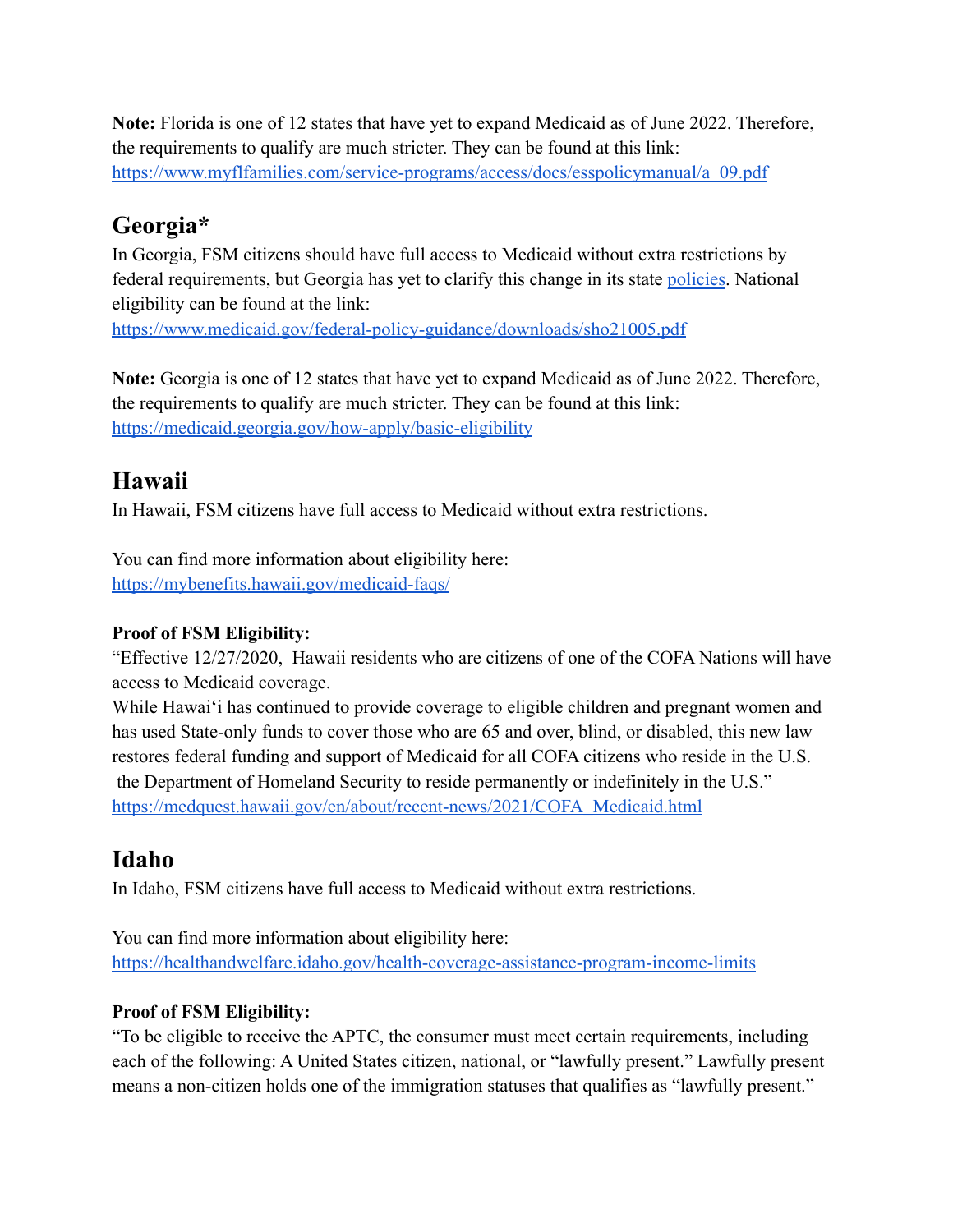See APTC 3: What Is Considered Lawfully Present. A consumer holds citizenship or a "lawfully present" status for the entire enrollment period.

APTC 3: What Is Considered Lawfully Present: Individual with non-immigrant status (includes worker visas, student visas, and citizens of Micronesia, Marshal Islands, and Palau)" [https://www.yourhealthidaho.org/wp-content/uploads/YHI-Policy-Manual\\_031522.pdf](https://www.yourhealthidaho.org/wp-content/uploads/YHI-Policy-Manual_031522.pdf)

## **Illinois\***

In Illinois, FSM citizens should have full access to Medicaid without extra restrictions by federal requirements, but Illinois has yet to clarify this change in its state policies. Illinois's Medicaid state policy provides coverage for those under 19, but not for adults: <https://www.dhs.state.il.us/page.aspx?item=13188> National eligibility can be found at the link: <https://www.medicaid.gov/federal-policy-guidance/downloads/sho21005.pdf>

You can find more information about general eligibility here: <https://www2.illinois.gov/hfs/MedicalClients/Pages/medicalprograms.aspx>

# **Indiana**

In Indiana, FSM citizens have full access to Medicaid without extra restrictions.

You can find more information about eligibility here: <https://www.in.gov/medicaid/members/apply-for-medicaid/eligibility-guide/>

#### **Proof of FSM Eligibility:**

"Effective December 27, 2020, Compact of Free Association (COFA) Entrants as defined in the 1996 Personal Responsibility and Work Opportunity Reconciliation Act (PRWORA), and amended by the Consolidated Appropriations Act, 2021 can now be eligible for full coverage Medicaid if they otherwise qualify. This includes individuals that are citizens of Federated States of Micronesia (FSM), the Republic of the Marshall Islands (RMI), and the Republic of Palau (PAL)."

[https://www.in.gov/fssa/ompp/files/Medicaid\\_PM\\_2400.pdf](https://www.in.gov/fssa/ompp/files/Medicaid_PM_2400.pdf)

# **Iowa**

In Iowa, FSM citizens have full access to Medicaid without extra restrictions.

You can find more information about eligibility here: [https://dhs.iowa.gov/ime/members/who-receives-medicaid#:~:text=A%20person%20who%20is](https://dhs.iowa.gov/ime/members/who-receives-medicaid#:~:text=A%20person%20who%20is%20elderly,Iowa%20and%20a%20U.S.%20citizen) [%20elderly,Iowa%20and%20a%20U.S.%20citizen](https://dhs.iowa.gov/ime/members/who-receives-medicaid#:~:text=A%20person%20who%20is%20elderly,Iowa%20and%20a%20U.S.%20citizen)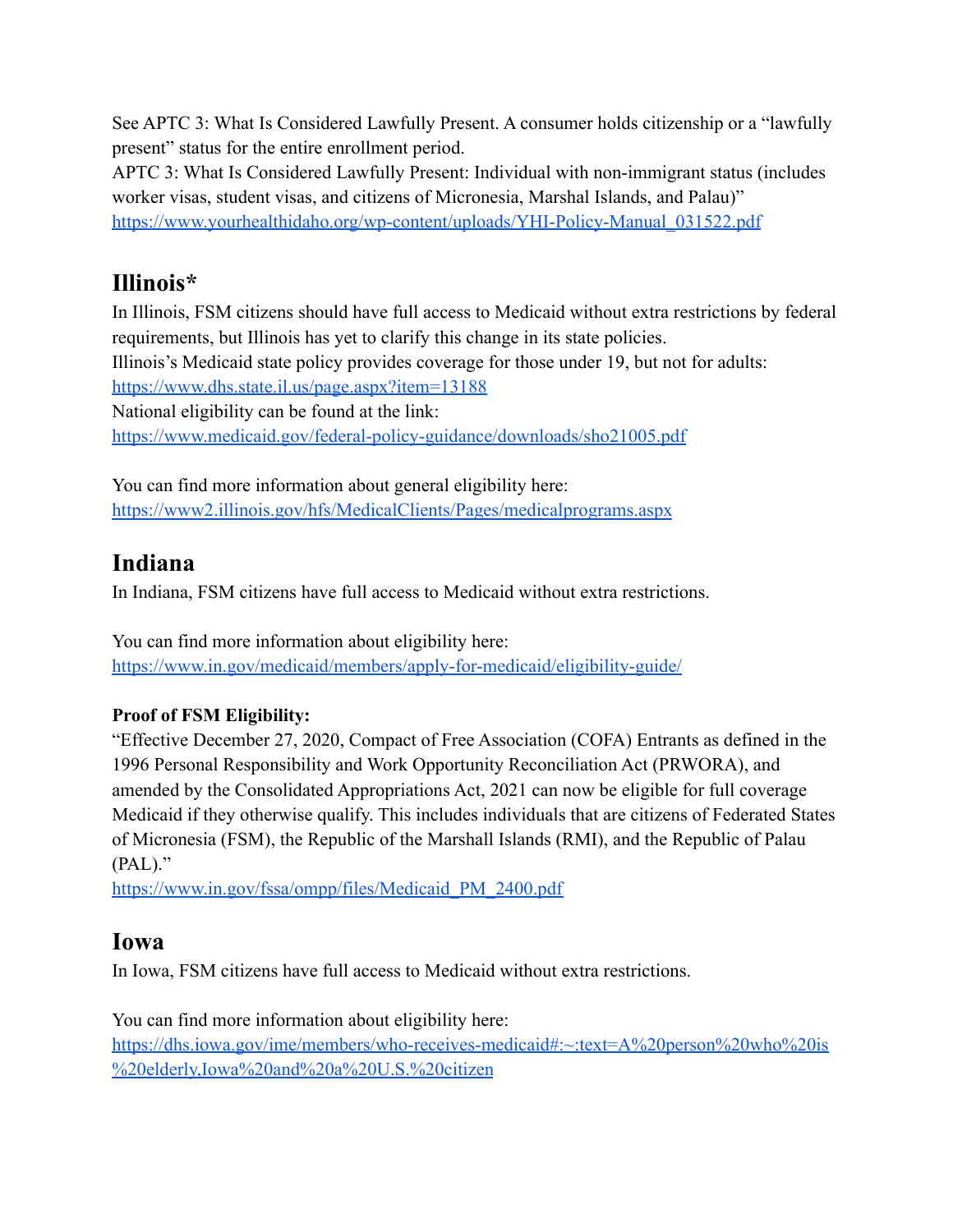#### **Proof of FSM Eligibility:**

"COFA migrants of all ages who apply for Medicaid and meet all other Medicaid eligibility requirements (e.g. income limits, cooperation with Medicaid program requirements, etc.) will be eligible for full Medicaid in their state of residence. While a 5-year bar on Medicaid eligibility is imposed on some categories of immigrants, the legislation exempts COFA migrants from the 5-year bar."

[https://secureapp.dhs.state.ia.us/IMPA/Information/ViewDocument.aspx?viewdocument=246dec](https://secureapp.dhs.state.ia.us/IMPA/Information/ViewDocument.aspx?viewdocument=246decda-8bd0-4acd-b07b-819ee750bebd) [da-8bd0-4acd-b07b-819ee750bebd](https://secureapp.dhs.state.ia.us/IMPA/Information/ViewDocument.aspx?viewdocument=246decda-8bd0-4acd-b07b-819ee750bebd)

## **Kansas**

In Kansas, FSM citizens have full access to Medicaid without extra restrictions.

**Note:** Kansas is one of 12 states that have yet to expand Medicaid as of June 2022. Therefore, the requirements to qualify are much stricter. They can be found at this link: <https://www.kdhe.ks.gov/185/KanCare-Eligibility-Guidelines>

#### **Proof of FSM Eligibility**

"2043 Eligible Non-Citizens - The following non-citizens are eligible for medical benefits: **2043.12** - Citizens of the Freely Associated States, also referred to as Compact of Free Association (COFA) migrants, of the Federated States of Micronesia, Republic of the Marshall Islands, or the Republic of Palau as of December 27, 2020 (Medicaid only – does not apply to CHIP coverage)."

<https://khap2.kdhe.state.ks.us/kfmam/main.asp?tier1=02000&tier2=02040&tier3=2043>

# **Kentucky\***

In Kentucky, FSM citizens should have full access to Medicaid without extra restrictions by federal requirements, but Kentucky has yet to clarify this change in its state [policies.](https://chfs.ky.gov/agencies/dcbs/dfs/Documents/OMVOLIVA.pdf) National eligibility can be found at the link:

<https://www.medicaid.gov/federal-policy-guidance/downloads/sho21005.pdf>

You can find more information about eligibility here: <https://chfs.ky.gov/agencies/dms/dpo/epb/Pages/enroll.aspx>

## **Louisiana**

In Louisiana, FSM citizens have full access to Medicaid without extra restrictions.

You can find more information about eligibility here: <https://ldh.la.gov/page/1371>

**Proof of FSM Eligibility**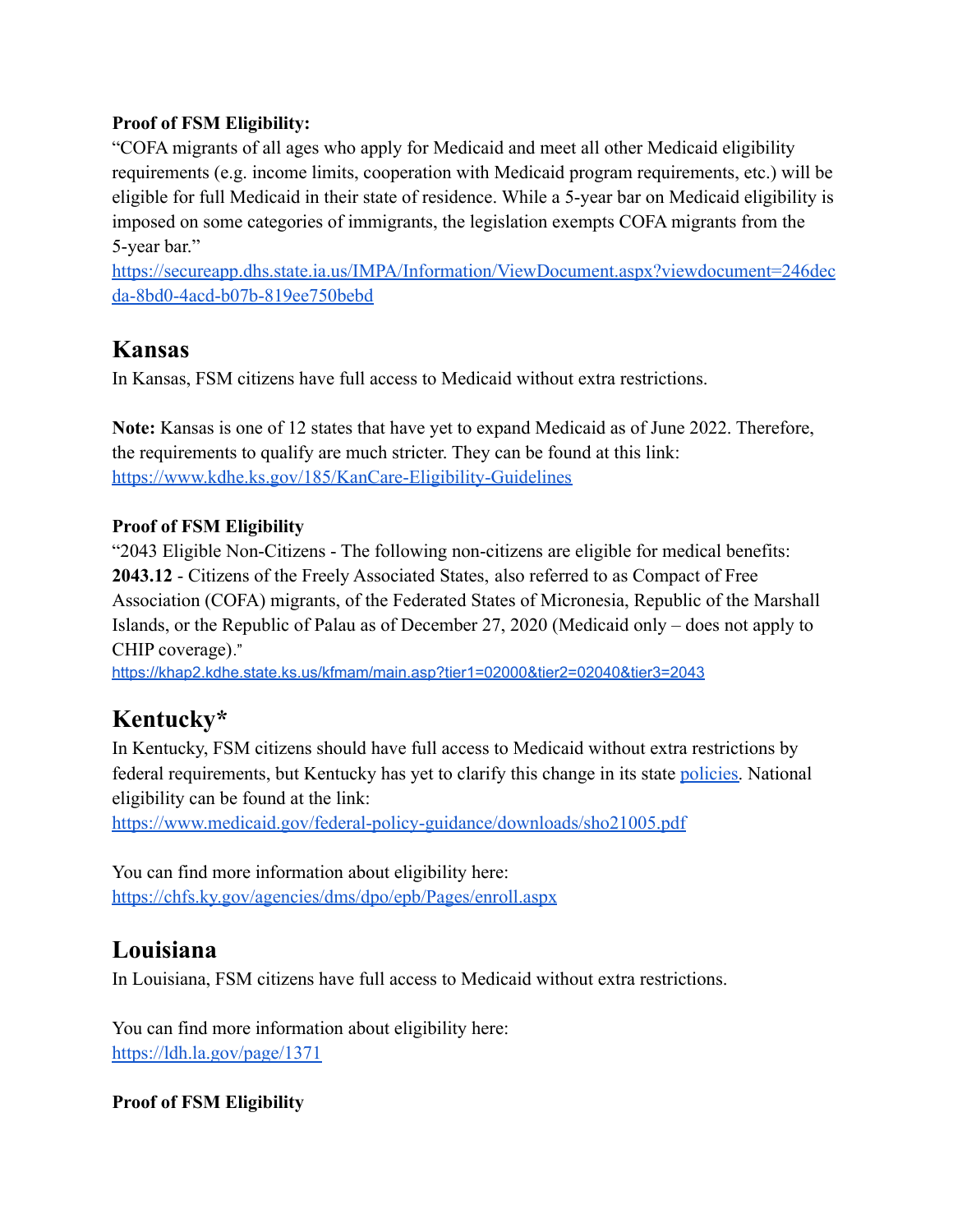"A qualified non-citizen is an individual in any of the following groups: Individuals who are considered Compact of Free Association (COFA) migrants (also referred to as compact citizens). COFA is an agreement between the U.S. and the three Pacific Island sovereign states of Federated States of Micronesia, the Republic of the Marshall Islands, and the Republic of Palau – known as Freely Associated States."

<https://ldh.la.gov/assets/medicaid/MedicaidEligibilityPolicy/I-300.PDF>

# **Maine\***

In Maine, FSM citizens should have full access to Medicaid without extra restrictions by federal requirements, but Maine has yet to clarify this change in its state policies.

Maine Medicaid state policy provides coverage for those pregnant women and those under 21, but not for all adults:

<https://www.maine.gov/sos/cec/rules/10/144/ch332/144c332-sans-extras.docx> National eligibility can be found at the link: <https://www.medicaid.gov/federal-policy-guidance/downloads/sho21005.pdf>

You can find more information about eligibility here:

[https://www.maine.gov/dhhs/sites/maine.gov.dhhs/files/inline-files/2021%20MaineCare%20Elig](https://www.maine.gov/dhhs/sites/maine.gov.dhhs/files/inline-files/2021%20MaineCare%20Eligibility%20Guidelines.pdf?url=https%3A%2F%2Fwww.maine.gov%2Fdhhs%2Fsites%2Fmaine.gov.dhhs%2Ffiles%2Finline-files%2F2021%2520MaineCare%2520Eligibility%2520Guidelines%252012%252017%252021%2520v1.pdf&data=04%7C01%7CMichael.e.downs%40maine.gov%7Ce308d1737c2a477a372608d9df745fa1%7C413fa8ab207d4b629bcdea1a8f2f864e%7C0%7C0%7C637786513169954674%7CUnknown%7CTWFpbGZsb3d8eyJWIjoiMC4wLjAwMDAiLCJQIjoiV2luMzIiLCJBTiI6Ik1haWwiLCJXVCI6Mn0%3D%7C3000&sdata=1CJVdiRoB5%2FLx%2Feo8HvZPorRG7AD7hXNOtthLh31x0E%3D&reserved=0) [ibility%20Guidelines.pdf?url=https%3A%2F%2Fwww.maine.gov%2Fdhhs%2Fsites%2Fmaine.](https://www.maine.gov/dhhs/sites/maine.gov.dhhs/files/inline-files/2021%20MaineCare%20Eligibility%20Guidelines.pdf?url=https%3A%2F%2Fwww.maine.gov%2Fdhhs%2Fsites%2Fmaine.gov.dhhs%2Ffiles%2Finline-files%2F2021%2520MaineCare%2520Eligibility%2520Guidelines%252012%252017%252021%2520v1.pdf&data=04%7C01%7CMichael.e.downs%40maine.gov%7Ce308d1737c2a477a372608d9df745fa1%7C413fa8ab207d4b629bcdea1a8f2f864e%7C0%7C0%7C637786513169954674%7CUnknown%7CTWFpbGZsb3d8eyJWIjoiMC4wLjAwMDAiLCJQIjoiV2luMzIiLCJBTiI6Ik1haWwiLCJXVCI6Mn0%3D%7C3000&sdata=1CJVdiRoB5%2FLx%2Feo8HvZPorRG7AD7hXNOtthLh31x0E%3D&reserved=0) [gov.dhhs%2Ffiles%2Finline-files%2F2021%2520MaineCare%2520Eligibility%2520Guidelines](https://www.maine.gov/dhhs/sites/maine.gov.dhhs/files/inline-files/2021%20MaineCare%20Eligibility%20Guidelines.pdf?url=https%3A%2F%2Fwww.maine.gov%2Fdhhs%2Fsites%2Fmaine.gov.dhhs%2Ffiles%2Finline-files%2F2021%2520MaineCare%2520Eligibility%2520Guidelines%252012%252017%252021%2520v1.pdf&data=04%7C01%7CMichael.e.downs%40maine.gov%7Ce308d1737c2a477a372608d9df745fa1%7C413fa8ab207d4b629bcdea1a8f2f864e%7C0%7C0%7C637786513169954674%7CUnknown%7CTWFpbGZsb3d8eyJWIjoiMC4wLjAwMDAiLCJQIjoiV2luMzIiLCJBTiI6Ik1haWwiLCJXVCI6Mn0%3D%7C3000&sdata=1CJVdiRoB5%2FLx%2Feo8HvZPorRG7AD7hXNOtthLh31x0E%3D&reserved=0) [%252012%252017%252021%2520v1.pdf&data=04%7C01%7CMichael.e.downs%40maine.gov](https://www.maine.gov/dhhs/sites/maine.gov.dhhs/files/inline-files/2021%20MaineCare%20Eligibility%20Guidelines.pdf?url=https%3A%2F%2Fwww.maine.gov%2Fdhhs%2Fsites%2Fmaine.gov.dhhs%2Ffiles%2Finline-files%2F2021%2520MaineCare%2520Eligibility%2520Guidelines%252012%252017%252021%2520v1.pdf&data=04%7C01%7CMichael.e.downs%40maine.gov%7Ce308d1737c2a477a372608d9df745fa1%7C413fa8ab207d4b629bcdea1a8f2f864e%7C0%7C0%7C637786513169954674%7CUnknown%7CTWFpbGZsb3d8eyJWIjoiMC4wLjAwMDAiLCJQIjoiV2luMzIiLCJBTiI6Ik1haWwiLCJXVCI6Mn0%3D%7C3000&sdata=1CJVdiRoB5%2FLx%2Feo8HvZPorRG7AD7hXNOtthLh31x0E%3D&reserved=0) [%7Ce308d1737c2a477a372608d9df745fa1%7C413fa8ab207d4b629bcdea1a8f2f864e%7C0%7C](https://www.maine.gov/dhhs/sites/maine.gov.dhhs/files/inline-files/2021%20MaineCare%20Eligibility%20Guidelines.pdf?url=https%3A%2F%2Fwww.maine.gov%2Fdhhs%2Fsites%2Fmaine.gov.dhhs%2Ffiles%2Finline-files%2F2021%2520MaineCare%2520Eligibility%2520Guidelines%252012%252017%252021%2520v1.pdf&data=04%7C01%7CMichael.e.downs%40maine.gov%7Ce308d1737c2a477a372608d9df745fa1%7C413fa8ab207d4b629bcdea1a8f2f864e%7C0%7C0%7C637786513169954674%7CUnknown%7CTWFpbGZsb3d8eyJWIjoiMC4wLjAwMDAiLCJQIjoiV2luMzIiLCJBTiI6Ik1haWwiLCJXVCI6Mn0%3D%7C3000&sdata=1CJVdiRoB5%2FLx%2Feo8HvZPorRG7AD7hXNOtthLh31x0E%3D&reserved=0) [0%7C637786513169954674%7CUnknown%7CTWFpbGZsb3d8eyJWIjoiMC4wLjAwMDAiLC](https://www.maine.gov/dhhs/sites/maine.gov.dhhs/files/inline-files/2021%20MaineCare%20Eligibility%20Guidelines.pdf?url=https%3A%2F%2Fwww.maine.gov%2Fdhhs%2Fsites%2Fmaine.gov.dhhs%2Ffiles%2Finline-files%2F2021%2520MaineCare%2520Eligibility%2520Guidelines%252012%252017%252021%2520v1.pdf&data=04%7C01%7CMichael.e.downs%40maine.gov%7Ce308d1737c2a477a372608d9df745fa1%7C413fa8ab207d4b629bcdea1a8f2f864e%7C0%7C0%7C637786513169954674%7CUnknown%7CTWFpbGZsb3d8eyJWIjoiMC4wLjAwMDAiLCJQIjoiV2luMzIiLCJBTiI6Ik1haWwiLCJXVCI6Mn0%3D%7C3000&sdata=1CJVdiRoB5%2FLx%2Feo8HvZPorRG7AD7hXNOtthLh31x0E%3D&reserved=0) [JQIjoiV2luMzIiLCJBTiI6Ik1haWwiLCJXVCI6Mn0%3D%7C3000&sdata=1CJVdiRoB5%2FL](https://www.maine.gov/dhhs/sites/maine.gov.dhhs/files/inline-files/2021%20MaineCare%20Eligibility%20Guidelines.pdf?url=https%3A%2F%2Fwww.maine.gov%2Fdhhs%2Fsites%2Fmaine.gov.dhhs%2Ffiles%2Finline-files%2F2021%2520MaineCare%2520Eligibility%2520Guidelines%252012%252017%252021%2520v1.pdf&data=04%7C01%7CMichael.e.downs%40maine.gov%7Ce308d1737c2a477a372608d9df745fa1%7C413fa8ab207d4b629bcdea1a8f2f864e%7C0%7C0%7C637786513169954674%7CUnknown%7CTWFpbGZsb3d8eyJWIjoiMC4wLjAwMDAiLCJQIjoiV2luMzIiLCJBTiI6Ik1haWwiLCJXVCI6Mn0%3D%7C3000&sdata=1CJVdiRoB5%2FLx%2Feo8HvZPorRG7AD7hXNOtthLh31x0E%3D&reserved=0) [x%2Feo8HvZPorRG7AD7hXNOtthLh31x0E%3D&reserved=0](https://www.maine.gov/dhhs/sites/maine.gov.dhhs/files/inline-files/2021%20MaineCare%20Eligibility%20Guidelines.pdf?url=https%3A%2F%2Fwww.maine.gov%2Fdhhs%2Fsites%2Fmaine.gov.dhhs%2Ffiles%2Finline-files%2F2021%2520MaineCare%2520Eligibility%2520Guidelines%252012%252017%252021%2520v1.pdf&data=04%7C01%7CMichael.e.downs%40maine.gov%7Ce308d1737c2a477a372608d9df745fa1%7C413fa8ab207d4b629bcdea1a8f2f864e%7C0%7C0%7C637786513169954674%7CUnknown%7CTWFpbGZsb3d8eyJWIjoiMC4wLjAwMDAiLCJQIjoiV2luMzIiLCJBTiI6Ik1haWwiLCJXVCI6Mn0%3D%7C3000&sdata=1CJVdiRoB5%2FLx%2Feo8HvZPorRG7AD7hXNOtthLh31x0E%3D&reserved=0)

# **Maryland**

In Maryland, FSM citizens have full access to Medicaid without extra restrictions.

You can find more information about eligibility here:

[https://www.marylandhealthconnection.gov/wp-content/uploads/2019/05/MHC\\_Factsheet\\_Medi](https://www.marylandhealthconnection.gov/wp-content/uploads/2019/05/MHC_Factsheet_Medicaid.pdf) [caid.pdf](https://www.marylandhealthconnection.gov/wp-content/uploads/2019/05/MHC_Factsheet_Medicaid.pdf)

### **Proof of FSM Eligibility**

"The following immigration statuses are eligible to enroll in a qualified health plan: Citizens of Marshall Islands, Micronesia and Palau"

[https://www.marylandhealthconnection.gov/wp-content/uploads/2019/04/MHC\\_Factsheet\\_Immi](https://www.marylandhealthconnection.gov/wp-content/uploads/2019/04/MHC_Factsheet_ImmigrantFamiliesEligibility.pdf) [grantFamiliesEligibility.pdf](https://www.marylandhealthconnection.gov/wp-content/uploads/2019/04/MHC_Factsheet_ImmigrantFamiliesEligibility.pdf)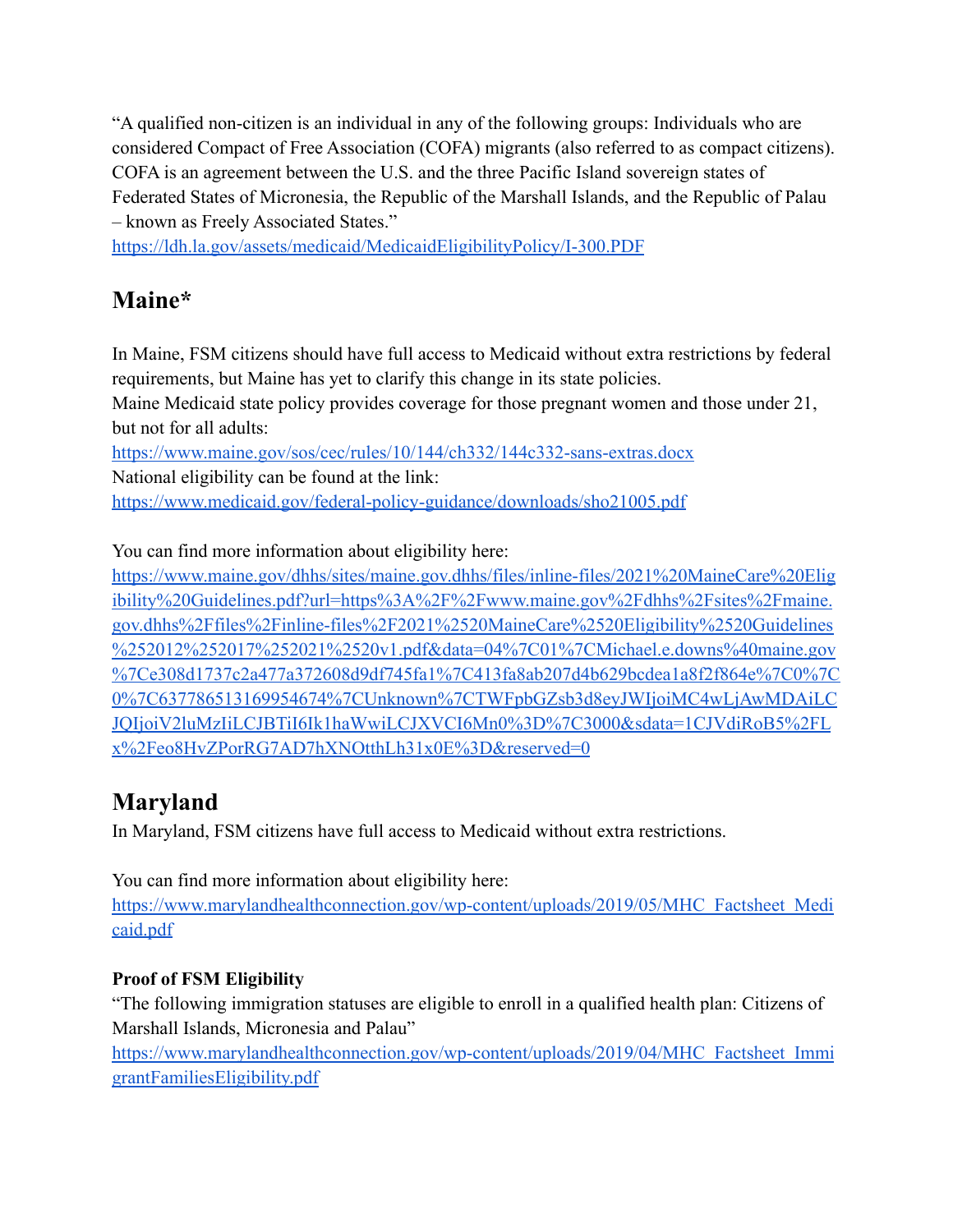## **Massachusetts**

In Massachusetts, FSM citizens have full access to Medicaid without extra restrictions.

You can find more information about eligibility here: [https://www.mass.gov/service-details/eligibility-for-health-care-benefits-for-masshealth-the-healt](https://www.mass.gov/service-details/eligibility-for-health-care-benefits-for-masshealth-the-health-safety-net-and-childrens-medical-security-plan) [h-safety-net-and-childrens-medical-security-plan](https://www.mass.gov/service-details/eligibility-for-health-care-benefits-for-masshealth-the-health-safety-net-and-childrens-medical-security-plan)

#### **Proof of FSM Eligibility**

"As of December 27, 2020, COFA migrants are now eligible to receive full MassHealth coverage as Qualified Non-Citizens (QLP). Under this new QLP status, COFA migrants will not be subject to the five-year bar if they maintain COFA migrant status. If a COFA migrant adjusts to legal permanent resident status (LPR) they may be subject to the five-year bar."

[https://www.mass.gov/doc/eom-21-18-updates-to-masshealth-eligibility-for-compact-of-free-ass](https://www.mass.gov/doc/eom-21-18-updates-to-masshealth-eligibility-for-compact-of-free-association-cofa-migrants-0/download) [ociation-cofa-migrants-0/download](https://www.mass.gov/doc/eom-21-18-updates-to-masshealth-eligibility-for-compact-of-free-association-cofa-migrants-0/download)

### **Michigan\***

In Michigan, FSM citizens should have full access to Medicaid without extra restrictions by federal requirements, but Michigan has yet to clarify this change in its state [policies.](https://dhhs.michigan.gov/OLMWEB/EX/BP/Public/BEM/225.pdf#pagemode=bookmarks) National eligibility can be found at the link:

<https://www.medicaid.gov/federal-policy-guidance/downloads/sho21005.pdf>

You can find more information about general eligibility here:

[https://www.michigan.gov/healthymiplan/who#:~:text=See%20if%20you%20qualify%20for%20](https://www.michigan.gov/healthymiplan/who#:~:text=See%20if%20you%20qualify%20for%20the%20Healthy%20Michigan%20Plan.&text=Individuals%20are%20eligible%20for%20the,are%20not%20enrolled%20in%20Medicare) [the%20Healthy%20Michigan%20Plan.&text=Individuals%20are%20eligible%20for%20the,are](https://www.michigan.gov/healthymiplan/who#:~:text=See%20if%20you%20qualify%20for%20the%20Healthy%20Michigan%20Plan.&text=Individuals%20are%20eligible%20for%20the,are%20not%20enrolled%20in%20Medicare) [%20not%20enrolled%20in%20Medicare](https://www.michigan.gov/healthymiplan/who#:~:text=See%20if%20you%20qualify%20for%20the%20Healthy%20Michigan%20Plan.&text=Individuals%20are%20eligible%20for%20the,are%20not%20enrolled%20in%20Medicare)

## **Minnesota**

In Minnesota, FSM citizens have full access to Medicaid without extra restrictions.

You can find more information about eligibility here: <https://edocs.dhs.state.mn.us/lfserver/Public/DHS-3461A-ENG>

#### **Proof of FSM Eligibility**

"Effective immediately, citizens of the Freely Associated States have an MA-qualified immigration status without a five-year waiting period. This means that all citizens of the Freely Associated States are eligible for MA if they meet all other MA eligibility criteria." <https://www.dhs.state.mn.us/main/groups/publications/documents/pub/dhs-330173.pdf>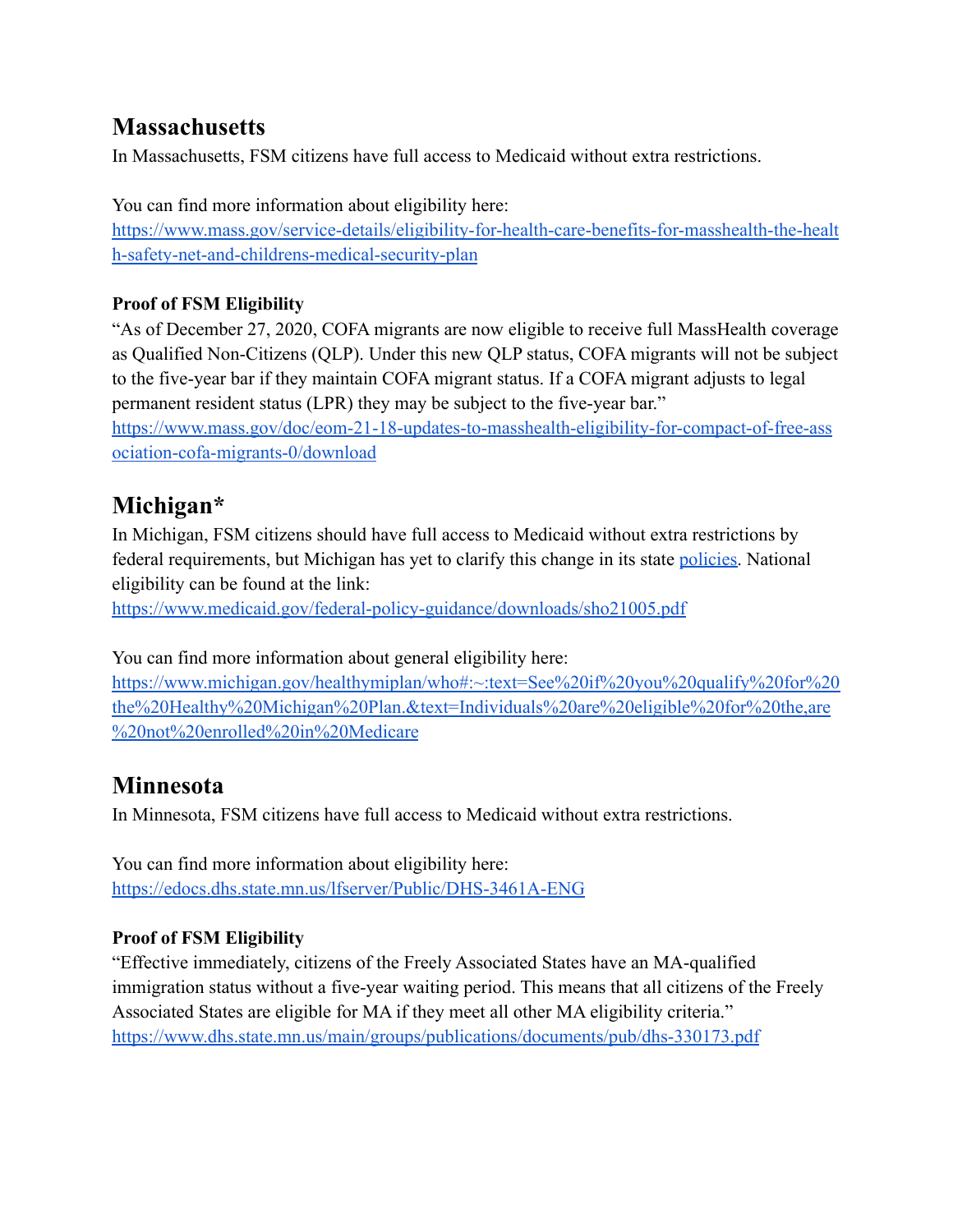# **Mississippi**

In Mississippi, FSM citizens have full access to Medicaid without extra restrictions by federal requirements, but Mississippi has yet to clarify this change in its state [policies](https://medicaid.ms.gov/wp-content/uploads/2020/07/Chapter-102-Non-Financial-Entire-Chapter-with-TOC.pdf). National eligibility can be found at the link:

<https://www.medicaid.gov/federal-policy-guidance/downloads/sho21005.pdf>

**Note:** Mississippi is one of 12 states that have yet to expand Medicaid as of June 2022. Therefore, the requirements to qualify are much stricter. They can be found at this link: <https://medicaid.ms.gov/medicaid-coverage/who-qualifies-for-coverage/>

## **Missouri**

In Missouri, FSM citizens have full access to Medicaid without extra restrictions.

You can find more information about eligibility here: <https://mydss.mo.gov/media/pdf/eligibility-requirements-mo-healthnet-coverage>

#### **Proof of FSM Eligibility**

"As of 12/27/2020, in accordance with section 208, of the Federal Consolidated Appropriations Act, 2021, these individuals are **eligible** to receive MO HealthNet benefits without applying for immigrant status with the United States Citizenship and Immigration Service (USCIS- formerly Immigration and Naturalization Service). These individuals are considered Qualified Noncitizens and are eligible for MO HealthNet as long as all other eligibility requirements have been met.

**Note:** This policy only applies to Title XIX funded Medicaid programs which includes but is not limited to: MO HealthNet Non-Spend Down (MHNS), MO HealthNet Spend Down (MHSD), MO HealthNet for Families (MHF) and MO HealthNet for Pregnant Women (MPW). Children's Health Insurance Programs (CHIP) are funded through Title XXI and therefore are excluded from this policy."

[https://dssmanuals.mo.gov/family-mo-healthnet-magi/1805-000-00/1805-020-00/1805-020-10/1](https://dssmanuals.mo.gov/family-mo-healthnet-magi/1805-000-00/1805-020-00/1805-020-10/1805-020-10-20/) [805-020-10-20/](https://dssmanuals.mo.gov/family-mo-healthnet-magi/1805-000-00/1805-020-00/1805-020-10/1805-020-10-20/)

# **Montana\***

In Montana, FSM citizens should have full access to Medicaid without extra restrictions by federal requirements, but Montana has yet to clarify this change in its state [policies.](https://dphhs.mt.gov/assets/hcsd/fmamanual/CMA301-2July012016.pdf) National eligibility can be found at the link:

<https://www.medicaid.gov/federal-policy-guidance/downloads/sho21005.pdf>

You can find more information about general eligibility here: <https://dphhs.mt.gov/healthcare/apply>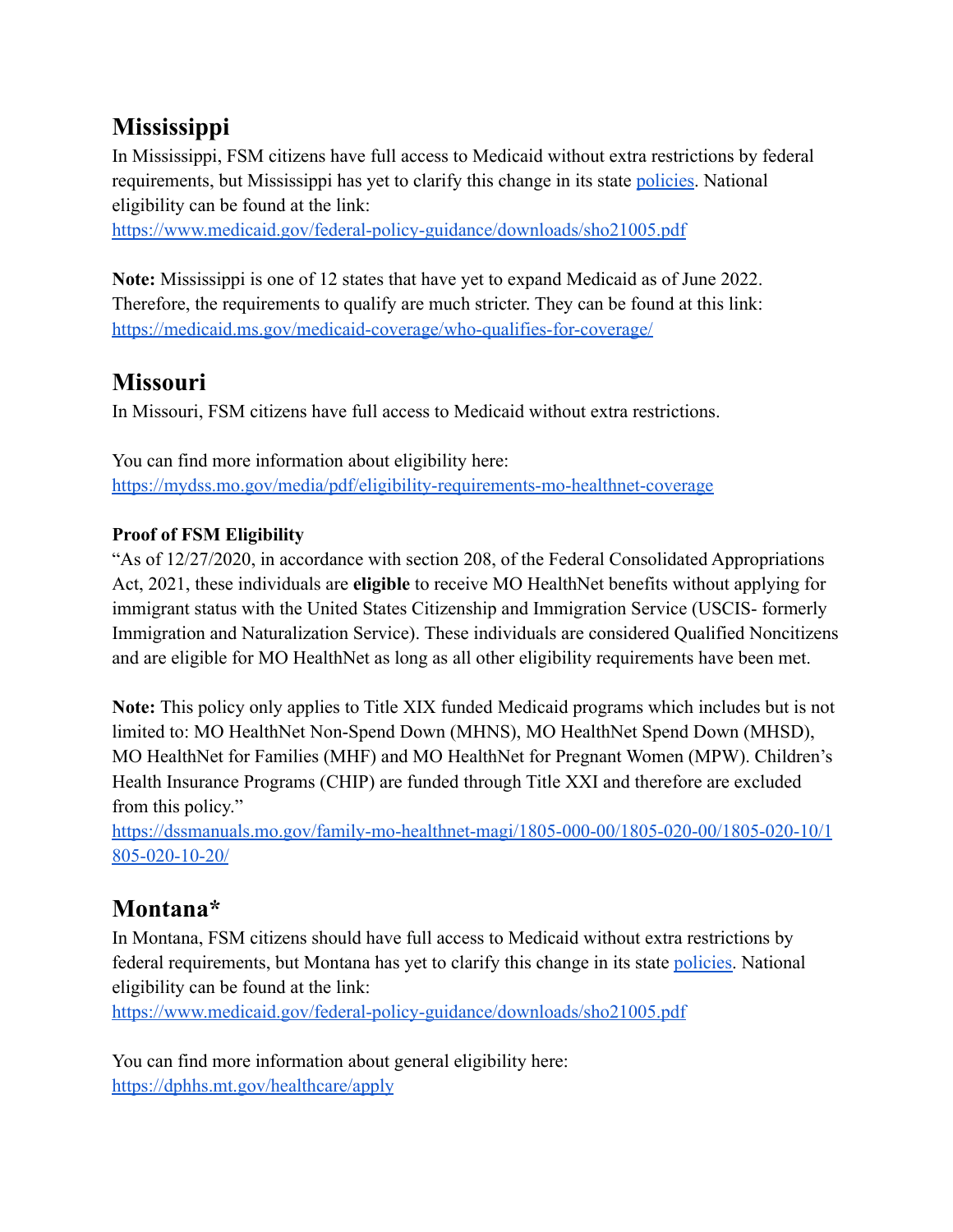## **Nevada\***

In Nevada, FSM citizens should have full access to Medicaid without extra restrictions by federal requirements, but Nevada has yet to clarify this change in its state [policies.](https://dwss.nv.gov/uploadedFiles/dwssnvgov/content/Medical/C-100%20General%20Eligibility%20Requirements%20Nov%2016.pdf) National eligibility can be found at the link:

<https://www.medicaid.gov/federal-policy-guidance/downloads/sho21005.pdf>

You can find more information about general eligibility here:

[https://www.nevadahealthlink.com/start-here/about-the-aca/medicaid/#:~:text=In%20Nevada%2](https://www.nevadahealthlink.com/start-here/about-the-aca/medicaid/#:~:text=In%20Nevada%2C%20households%20with%20annual,for%20a%20family%20of%20four.&text=For%20more%20information%20on%20Medicaid,re%20eligible%2C%20visit%20Access%20Nevada) [C%20households%20with%20annual,for%20a%20family%20of%20four.&text=For%20more%](https://www.nevadahealthlink.com/start-here/about-the-aca/medicaid/#:~:text=In%20Nevada%2C%20households%20with%20annual,for%20a%20family%20of%20four.&text=For%20more%20information%20on%20Medicaid,re%20eligible%2C%20visit%20Access%20Nevada) [20information%20on%20Medicaid,re%20eligible%2C%20visit%20Access%20Nevada](https://www.nevadahealthlink.com/start-here/about-the-aca/medicaid/#:~:text=In%20Nevada%2C%20households%20with%20annual,for%20a%20family%20of%20four.&text=For%20more%20information%20on%20Medicaid,re%20eligible%2C%20visit%20Access%20Nevada)

## **New Hampshire**

In New Hampshire, FSM citizens have full access to Medicaid without extra restrictions.

You can find more information about eligibility here: <https://www.medicaidplanningassistance.org/medicaid-eligibility-new-hampshire/>

#### **Proof of FSM Eligibility**

"The Medicaid eligibility process in New HEIGHTS has been modified to exempt COFA migrants from the five-year waiting period. The current Verified Lawful Presence (VLP) process will be used to verify citizenship or immigration status of COFA migrants." [https://www.dhhs.nh.gov/sr\\_htm/html/sr\\_21-15\\_dated\\_08\\_21.htm](https://www.dhhs.nh.gov/sr_htm/html/sr_21-15_dated_08_21.htm)

### **New Jersey**

In New Jersey, FSM citizens have full access to Medicaid without extra restrictions.

You can find more information about eligibility here: [http://www.njfamilycare.org/who\\_eligbl.aspx](http://www.njfamilycare.org/who_eligbl.aspx)

#### **Proof of FSM Eligibility**

"Qualified Immigration Statuses for GetCoveredNJ Eligibility: Individual with Nonimmigrant Status (includes worker visa (E,H, I, L, O, P, R visa); student visas (F,M, J visa); U visas, citizens of Micronesia, the Marshall Islands, and Palau; and many others)" <https://www.nj.gov/getcoverednj/findanswers/after/dmidocuments.pdf>

## **New Mexico**

In New Mexico, FSM citizens have full access to Medicaid without extra restrictions.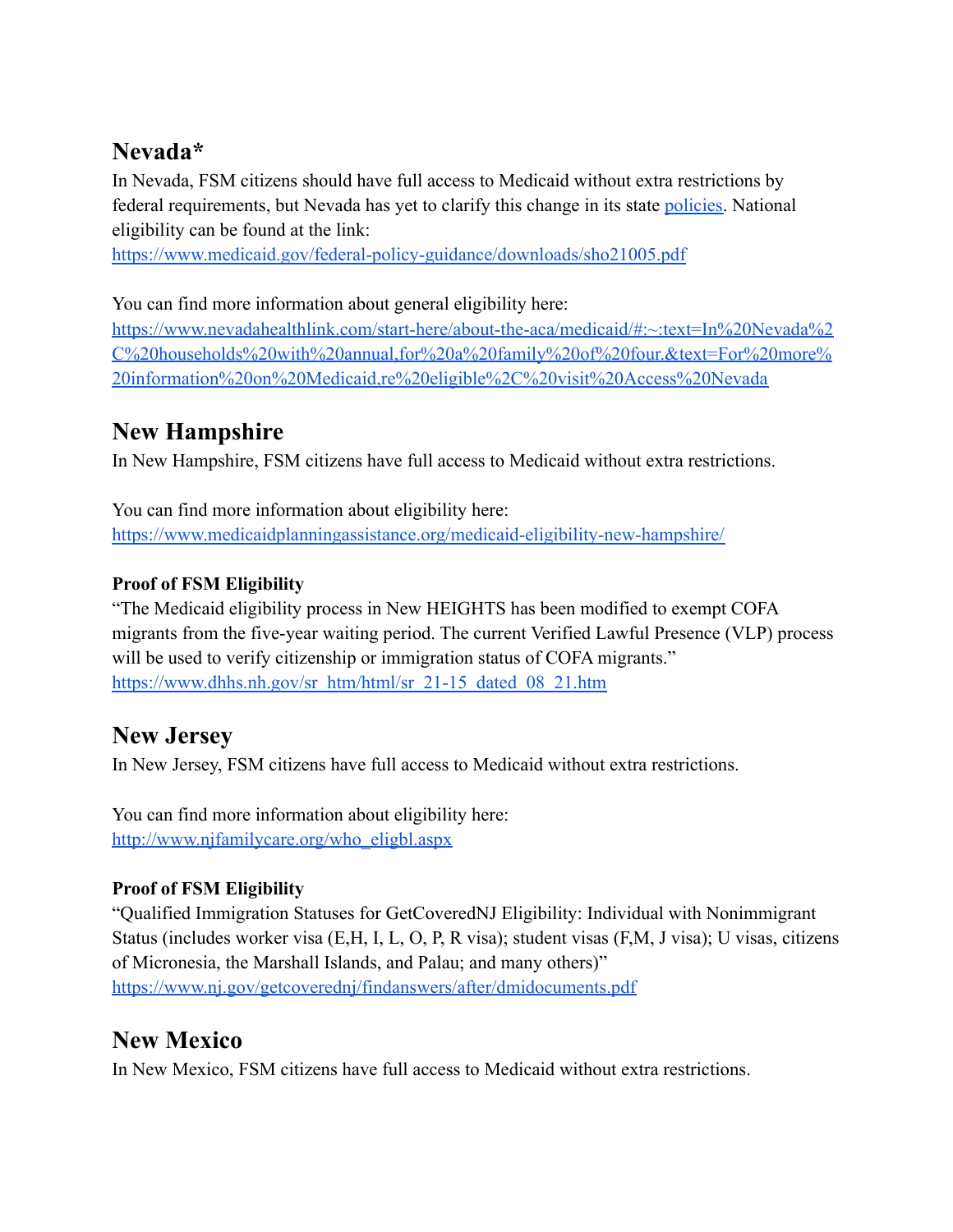You can find more information about eligibility here: <https://www.hsd.state.nm.us/lookingforassistance/centennial-care-overview/>

#### **Proof of FSM Eligibility**

"Qualified non-citizens who entered the United States on or after August 22, 1996, are barred from medicaid eligibility for a period of five years, other than emergency services (under Category 085), unless meeting an exception below. LPRs who adjust from a status exempt from the five-year bar are not subject to the five-year bar. The five-year bar begins on the date the non-citizen obtained qualified status. The following classes of qualified non-citizens are exempt from the five-year bar:

Effective December 27, 2020, per section 208 of the Consolidated Appropriations Act, 2021 individuals who are considered compact of free association migrants (COFA) are also referred to as compact citizens."

<https://www.srca.nm.gov/parts/title08/08.200.0410.html>

### **New York\***

In New York, FSM citizens should have full access to Medicaid without extra restrictions by federal requirements, but New York has yet to clarify this change in its state policies.

New York Medicaid policy provides federal Medicaid coverage for those pregnant women and those under 21, but not for all adults:

[https://empirejustice.org/wp-content/uploads/2021/08/NYIC-Public-Benefits-Chart-Nov-2021.pd](https://empirejustice.org/wp-content/uploads/2021/08/NYIC-Public-Benefits-Chart-Nov-2021.pdf) [f](https://empirejustice.org/wp-content/uploads/2021/08/NYIC-Public-Benefits-Chart-Nov-2021.pdf)

National eligibility can be found at the link:

[https://www.medicaid.gov/federal-policy-guidance/downloads/sho21005.pdf](https://www.healthcare.gov/immigrants/lawfully-present-immigrants/)

You can find more information about eligibility here: <https://www1.nyc.gov/site/ochia/coverage-care/medicaid.page>

# **North Carolina**

In North Carolina, FSM citizens have full access to Medicaid without extra restrictions.

**Note:** North Carolina is one of 12 states that have yet to expand Medicaid as of June 2022. Therefore, the requirements to qualify are much stricter. They can be found at this link: [https://files.nc.gov/ncdma/documents/files/Basic-Medicaid-Eligibility-Chart-2019\\_0.pdf](https://files.nc.gov/ncdma/documents/files/Basic-Medicaid-Eligibility-Chart-2019_0.pdf)

#### **Proof of FSM Eligibility:**

"The Division of Health Benefits (DHB) has updated MA-3330, Alien Requirements to reflect federal changes to eligibility for Compact of Free Association (COFA) Migrants. The policy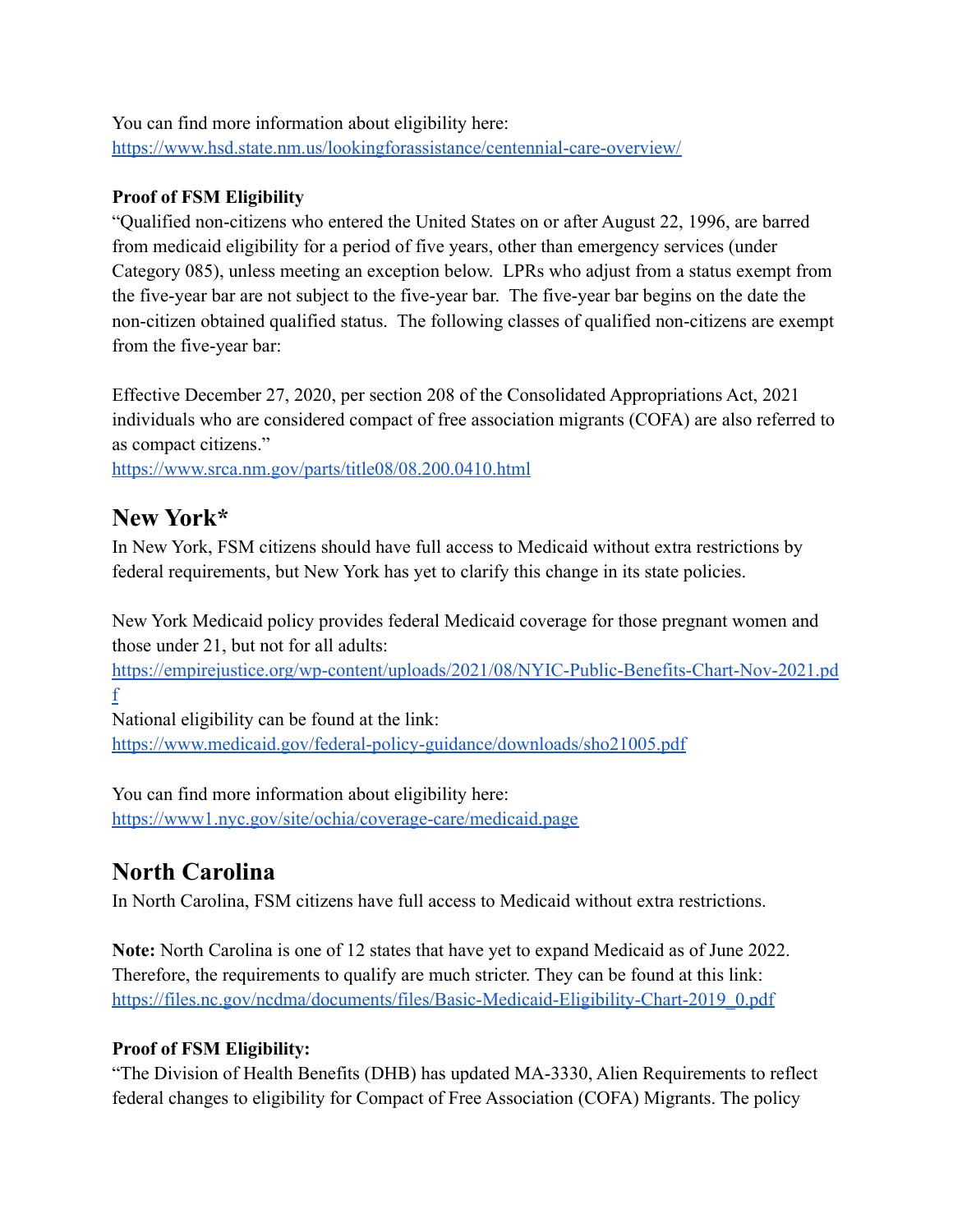update now makes COFA Migrants Qualified Aliens, meaning their eligibility is no longer limited to pregnant women and children under the age of 19; or emergency services for all other COFA Migrants. All COFA Migrants are now eligible for full Medicaid if they meet all other eligibility requirements without having to meet the 5-year ban"

[https://policies.ncdhhs.gov/divisional/health-benefits-nc-medicaid/family-and-childrens-medicai](https://policies.ncdhhs.gov/divisional/health-benefits-nc-medicaid/family-and-childrens-medicaid/change-notices/2021/cn-08-21-1.pdf) [d/change-notices/2021/cn-08-21-1.pdf](https://policies.ncdhhs.gov/divisional/health-benefits-nc-medicaid/family-and-childrens-medicaid/change-notices/2021/cn-08-21-1.pdf)

## **North Dakota**

In North Dakota, FSM citizens have full access to Medicaid without extra restrictions.

You can find more information about eligibility here: <https://www.nd.gov/dhs/services/medicalserv/medicaid/eligible.html>

#### **Proof of FSM Eligibility:**

"Individuals from the compact of free associated states, including the Federated States of Micronesia, the Republic of Marshall Islands, and the Republic of Palau, pursuant to section 208 of division CC of the Consolidated Appropriations Act of 2021 [Pub. L. 116-260], are eligible for Medicaid benefits without the five-year, forty-quarter ban." <https://ndlegis.gov/information/acdata/pdf/75-02-02.1.pdf>

### **Ohio**

In Ohio, FSM citizens have full access to Medicaid without extra restrictions.

You can find more information about eligibility here: <https://medicaid.ohio.gov/families-and-individuals/coverage/who-qualifies/who-qualifies>

#### **Proof of FSM Eligibility:**

"Section 208 of the CAA adds a new category to the definition of qualified non-citizen, which entitles COFA citizens who are living in the U.S. to Medicaid coverage without a five-year bar. Effective December 27, 2020, COFA citizens have a satisfactory immigration status to be eligible for Medicaid."

<https://medicaid.ohio.gov/static/About+Us/PoliciesGuidelines/MEPL/MEPL-157.pdf>

## **Oklahoma**

In Oklahoma, FSM citizens have full access to Medicaid without extra restrictions.

You can find more information about eligibility here: <https://oklahoma.gov/okdhs/services/health/elig.html>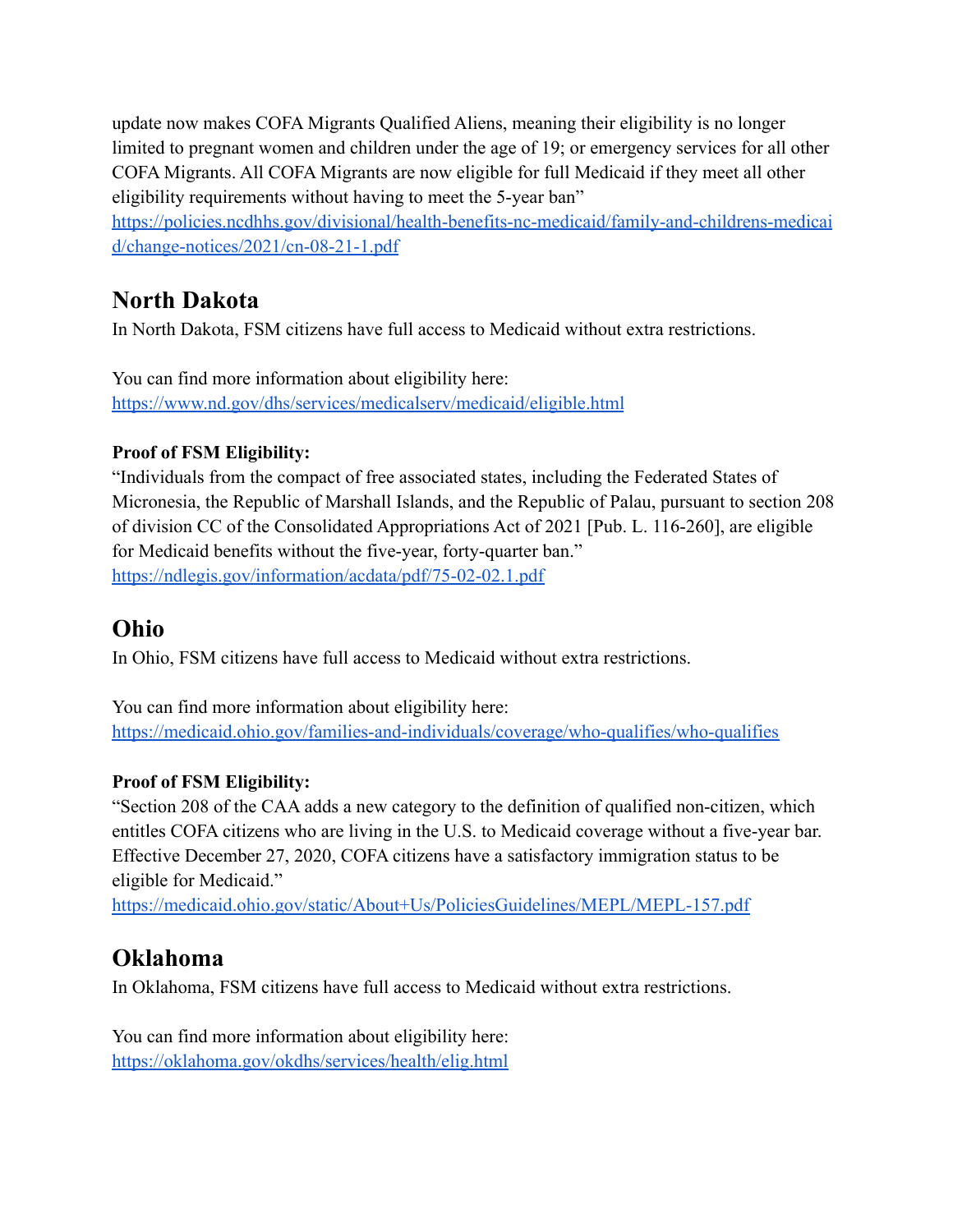#### **Proof of FSM Eligibility:**

"Five-year wait exception for COFA migrants. Per 8 U.S.C. 1613(b)(3) and as of December 27, 2020, any noncitizen who lawfully resides in the state in accordance with the Compacts of Free Association between the Government of the United States and the Governments of the Federated States of Micronesia, the Republic of the Marshall Islands, and the Republic of Palau is, with regard to the Medicaid program, are not subject to the five-year waiting period unless and until the individual's status is adjusted to lawful permanent resident (LPR), at which time the five year waiting period must be calculated"

[https://oklahoma.gov/ohca/policies-and-rules/xpolicy/medical-assistance-for-adults-and-children](https://oklahoma.gov/ohca/policies-and-rules/xpolicy/medical-assistance-for-adults-and-children-eligibility/eligibility-and-countable-income/non-medical-eligibility-requirements/citizenship-alien-status-and-identity-verification-requirements.html) [-eligibility/eligibility-and-countable-income/non-medical-eligibility-requirements/citizenship-ali](https://oklahoma.gov/ohca/policies-and-rules/xpolicy/medical-assistance-for-adults-and-children-eligibility/eligibility-and-countable-income/non-medical-eligibility-requirements/citizenship-alien-status-and-identity-verification-requirements.html) [en-status-and-identity-verification-requirements.html](https://oklahoma.gov/ohca/policies-and-rules/xpolicy/medical-assistance-for-adults-and-children-eligibility/eligibility-and-countable-income/non-medical-eligibility-requirements/citizenship-alien-status-and-identity-verification-requirements.html)

### **Oregon**

In Oregon, FSM citizens have full access to Medicaid without extra restrictions.

Oregon also provides low-income FSM citizens with insurance through the COFA Premium Assistance Program. More information can be found here: <https://healthcare.oregon.gov/marketplace/blog/Pages/COFA-Premium-Assistance-Program.aspx>

You can find more information about general Medicaid eligibility here: <https://www.oregon.gov/oha/hsd/ohp/pages/apply.aspx>

#### **Proof of FSM Eligibility:**

"In December 2020, federal law gave full Medicaid eligibility for COFA citizens. In Oregon, this means COFA citizens may be eligible for Oregon Health Plan (OHP) Plus benefits. They may also be eligible for: Medicare Savings Programs, Long-Term Care services, and Temporary medical assistance through the Hospital Presumptive Eligibility process. These changes are effective on March 11, 2021."

<https://healthcare.oregon.gov/marketplace/blog/Pages/COFA-Premium-Assistance-Program.aspx>

### **Pennsylvania**

In Pennsylvania, FSM citizens have full access to Medicaid without extra restrictions.

You can find more information about general Medicaid eligibility here: <https://www.dhs.pa.gov/Services/Assistance/Pages/MA-General-Eligibility.aspx>

#### **Proof of FSM Eligibility:**

"Effective December 27, 2020, with the passage of the Consolidated Appropriations Act, 2021, COFA migrants from the RMI, the FSM, and the Republic of Palau now have a new status as Qualified Non-Citizens for MA under amendments to the Personal Responsibility and Work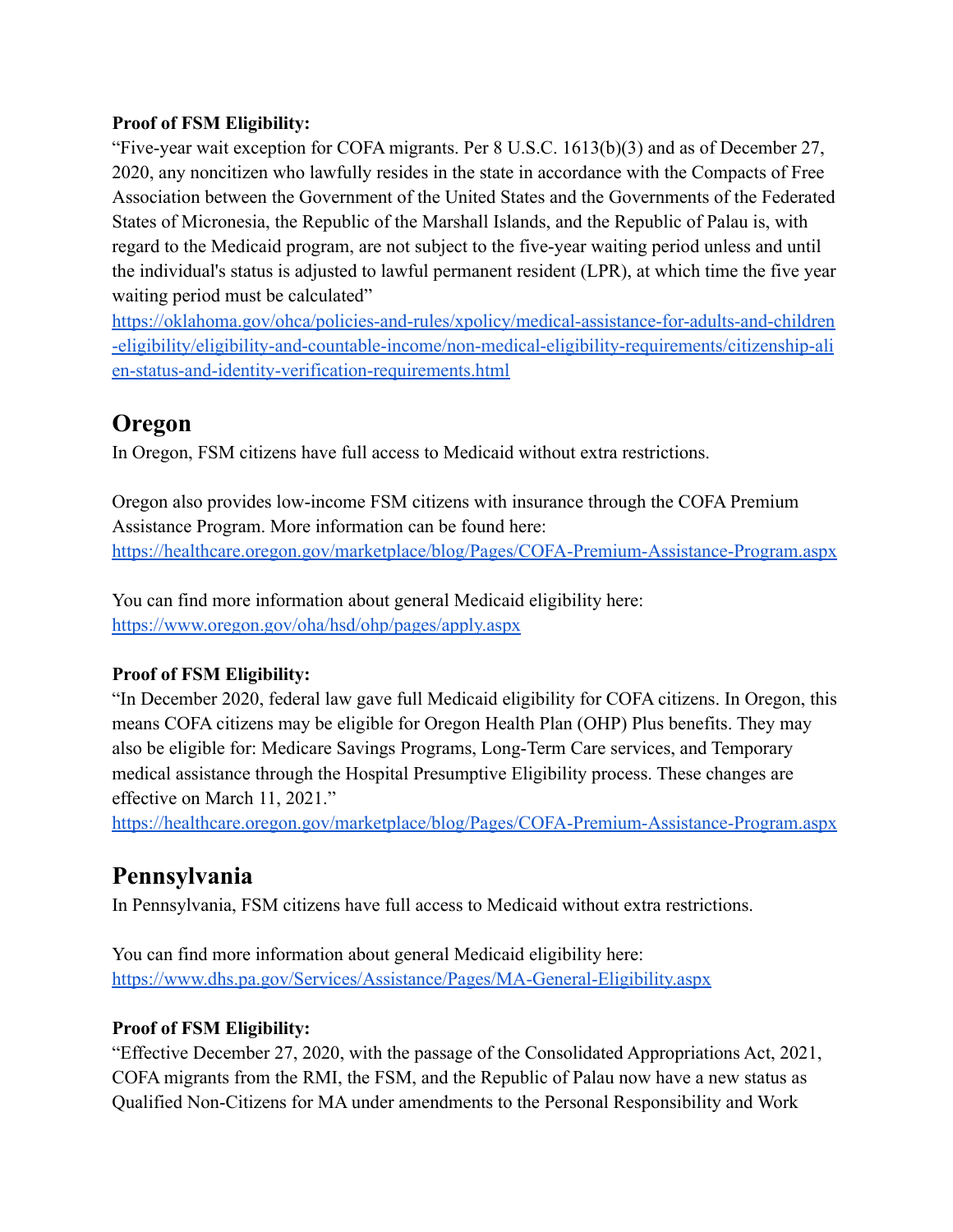Opportunity Reconciliation Act of 1996, P.L. 104- 193 (PRWORA) and are also exempt from the five-year bar for MA."

http://services.dpw.state.pa.us/oimpolicymanuals/ma/PMA-20413-322 - PC-New Status for C OFA migrants from the RMI the FSM and the Republic of Palau With NB changes.pdf

# **Rhode Island**

In Rhode Island, FSM citizens have full access to Medicaid without extra restrictions.

You can find more information about general Medicaid eligibility here: <https://www.helpadvisor.com/medicaid/rhode-island-medicaid>

#### **Proof of FSM Eligibility:**

"To be eligible for a QHP, an individual must be a U.S. citizen, a derived citizen, a U.S. national, or lawfully present. Any lawfully present immigrant who has not violated the terms associated with their immigration status and who plans to file taxes is eligible to purchase coverage through HealthSource RI and be evaluated for eligibility for Advanced Premium Tax Credits Lawfully Present: An individual is lawfully present as defined by the Affordable Care Act if this individual is a "qualified" immigrant or is not a citizen but have permission to live and/or work in the U.S.22 Individuals who are lawfully present include, but are not limited to: Individual with Non-immigrant Status (includes worker visas, student visas, and citizens of Micronesia, the Marshall Islands, and Palau)."

<https://healthsourceri.com/wp-content/uploads/2021-22HSRIPolicyManual.pdf>

# **South Carolina**

In South Carolina, FSM citizens have full access to Medicaid without extra restrictions.

**Note:** South Carolina is one of 12 states that have yet to expand Medicaid as of June 2022. Therefore, the requirements to qualify are much stricter. They can be found at this link: <https://www.scdhhs.gov/income-limits>

#### **Proof of FSM Eligibility**

"Compact of Free Association (COFA) Migrants: For coverage in December 2020 or after: 5-Year disqualification period does not apply. Eligible for any Medicaid category if they meet all other eligibility criteria." Page 83 [http://www1.scdhhs.gov/mppm/SCMPPM/Chapter\\_102.docx](http://www1.scdhhs.gov/mppm/SCMPPM/Chapter_102.docx)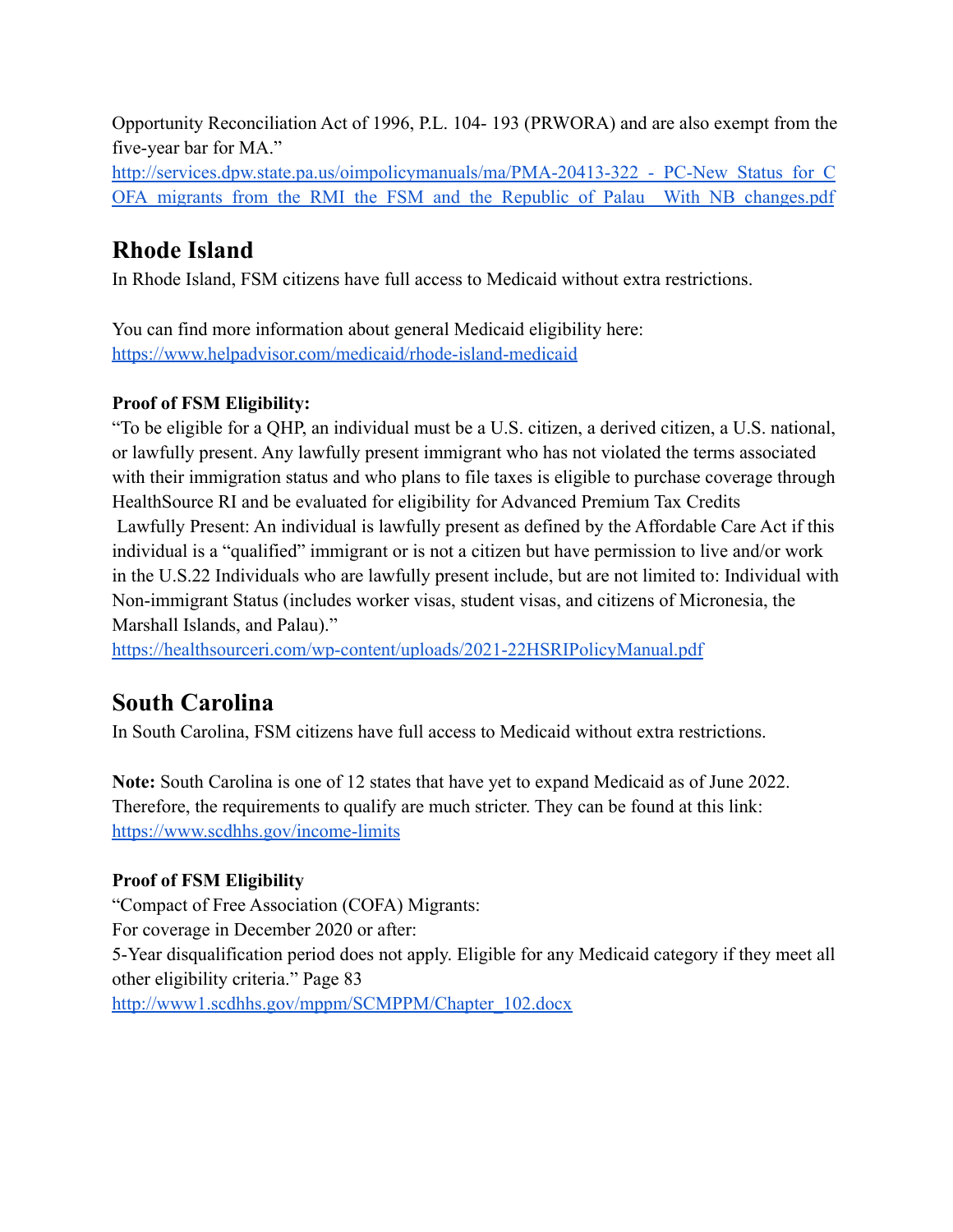### **South Dakota\*\***

Unclear. The embassy was unable to find any documentation specifically extending eligibility to Micronesians. The South Dakota state plan for Medicaid is linked below: [https://dss.sd.gov/docs/medicaid/medicaidstateplan/S\\_MedicaidEligiblity/s89.pdf](https://dss.sd.gov/docs/medicaid/medicaidstateplan/S_MedicaidEligiblity/s89.pdf) National eligibility can be found at the link: <https://www.medicaid.gov/federal-policy-guidance/downloads/sho21005.pdf>

**Note:** South Dakota is one of 12 states that have yet to expand Medicaid as of June 2022. Therefore, the requirements to qualify are much stricter. They can be found at this link: <https://dss.sd.gov/medicaid/Eligibility/>

### **Tennessee**

In Tennessee, FSM citizens have full access to Medicaid without extra restrictions.

**Note:** Tennessee is one of 12 states that have yet to expand Medicaid as of June 2022. Therefore, the requirements to qualify are much stricter. They can be found at this link: <https://www.tn.gov/tenncare/members-applicants/eligibility/tenncare-medicaid.html>

#### **Proof of FSM Eligibility:**

"A qualified non-citizen is an individual who belongs to one of several non-citizen categories, each of which is tied to a specific section of the Immigration and Nationality Act (INA) at 8 USC. 1101, et seq. Qualified non-citizens are potentially eligible for full TennCare Medicaid and CoverKids benefits just like U.S. citizens. Qualified non-citizens are: j. Non-citizens who lawfully reside in the U.S. in accordance with the Compacts of Free Association (COFA) between the Government of the United States and the Governments of the Federated States of Micronesia, the Republic of the Marshall Islands, and the Republic of Palau." <https://www.tn.gov/content/dam/tn/tenncare/documents/QualifiedNon-Citizens.pdf>

## **Texas**

In Texas, FSM citizens have full access to Medicaid without extra restrictions.

**Note:** Texas is one of 12 states that have yet to expand Medicaid as of June 2022. Therefore, the requirements to qualify are much stricter. They can be found at this link: <https://www.hhs.texas.gov/services/health/medicaid-chip>

#### **Proof of FSM Eligibility:**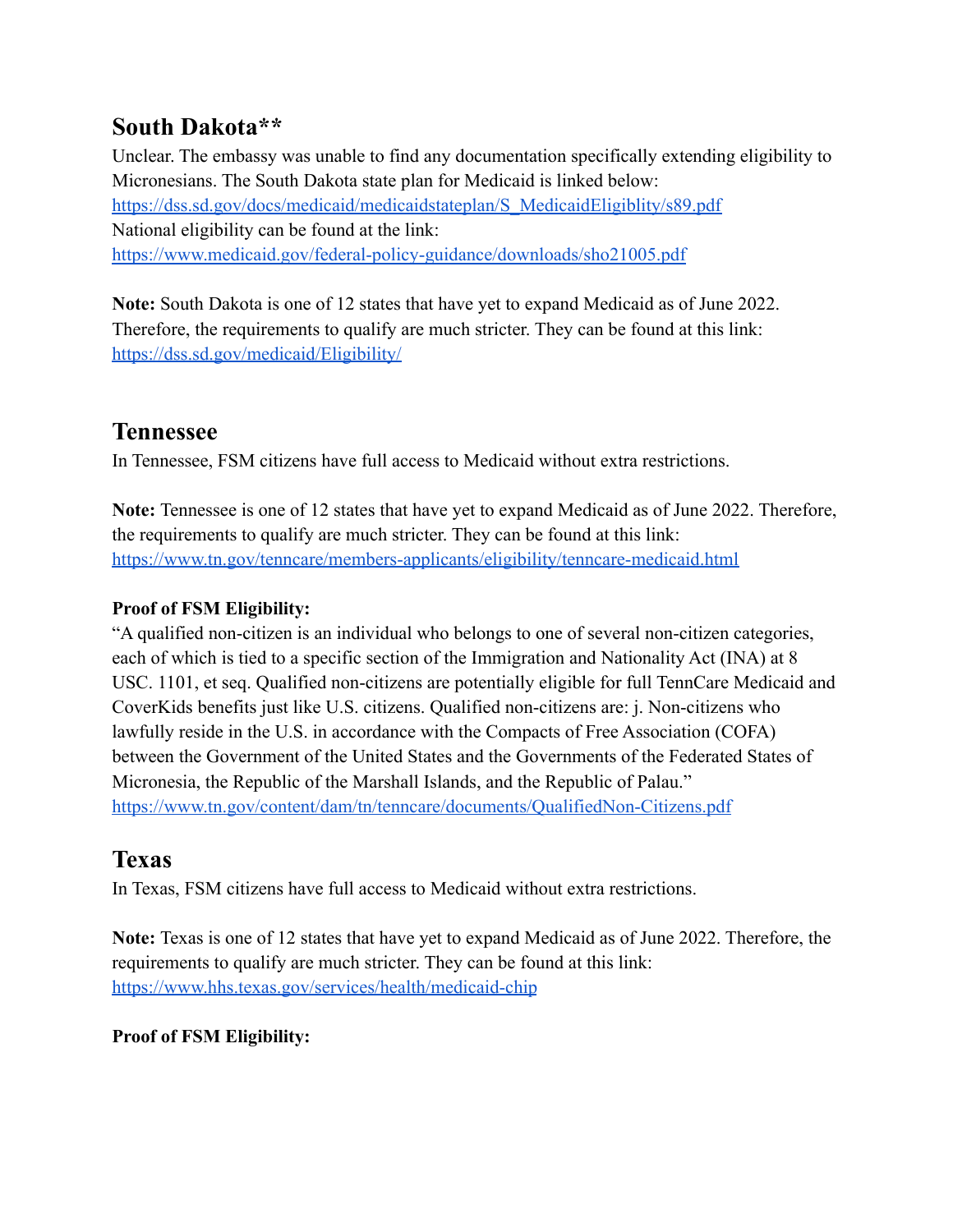"COFA citizens are considered qualified non-citizens and are exempt from the five-year waiting period and the seven-year limited period. They are eligible for full Medicaid if they meet all other eligibility requirements."

[https://www.hhs.texas.gov/handbooks/medicaid-elderly-people-disabilities-handbook/d-5200-citi](https://www.hhs.texas.gov/handbooks/medicaid-elderly-people-disabilities-handbook/d-5200-citizenship) [zenship](https://www.hhs.texas.gov/handbooks/medicaid-elderly-people-disabilities-handbook/d-5200-citizenship)

# **Utah**

In Utah, FSM citizens have full access to Medicaid without extra restrictions.

You can find more information about general Medicaid eligibility here: <https://medicaid.utah.gov/who-eligible/>

#### **Proof of FSM Eligibility:**

"A qualified non-citizen is a non-citizen who is lawfully admitted for permanent residence under various sections of the Immigration and Nationality Act (INA). Some qualified non-citizens cannot receive full service Medicaid, but may receive coverage only for emergency services for five years from the date they obtained qualified non-citizen status.

A. Qualified Non-Citizens: 13. A citizen of the Freely Associated (COFA) States of: The Federated States of Micronesia, the Republic of the Marshall Islands, and the Republic of Palau.

1. Exceptions to the 5-Year Bar: m. A citizen of the Freely Associated (COFA) States of: The Federated States of Micronesia, the Republic of the Marshall Islands, and the Republic of Palau." <https://bepmanuals.health.utah.gov/Medicaidpolicy/DOHMedicaid.htm>

## **Vermont\***

In Vermont, FSM citizens should have full access to Medicaid without extra restrictions by federal requirements, but Vermont has yet to clarify this change in its state [policies](https://humanservices.vermont.gov/sites/ahsnew/files/part-three-clean-scrubbed-18-062.pdf). National eligibility can be found at the link:

[https://www.medicaid.gov/federal-policy-guidance/downloads/sho21005.pdf](https://www.healthcare.gov/immigrants/lawfully-present-immigrants/)

You can find more information about general eligibility here: <https://vtlawhelp.org/income-limits-medicaid>

## **Virginia**

In Virginia, FSM citizens have full access to Medicaid without extra restrictions.

You can find more information about general Medicaid eligibility here: <https://www.coverva.org/en/our-programs>

#### **Proof of FSM Eligibility:**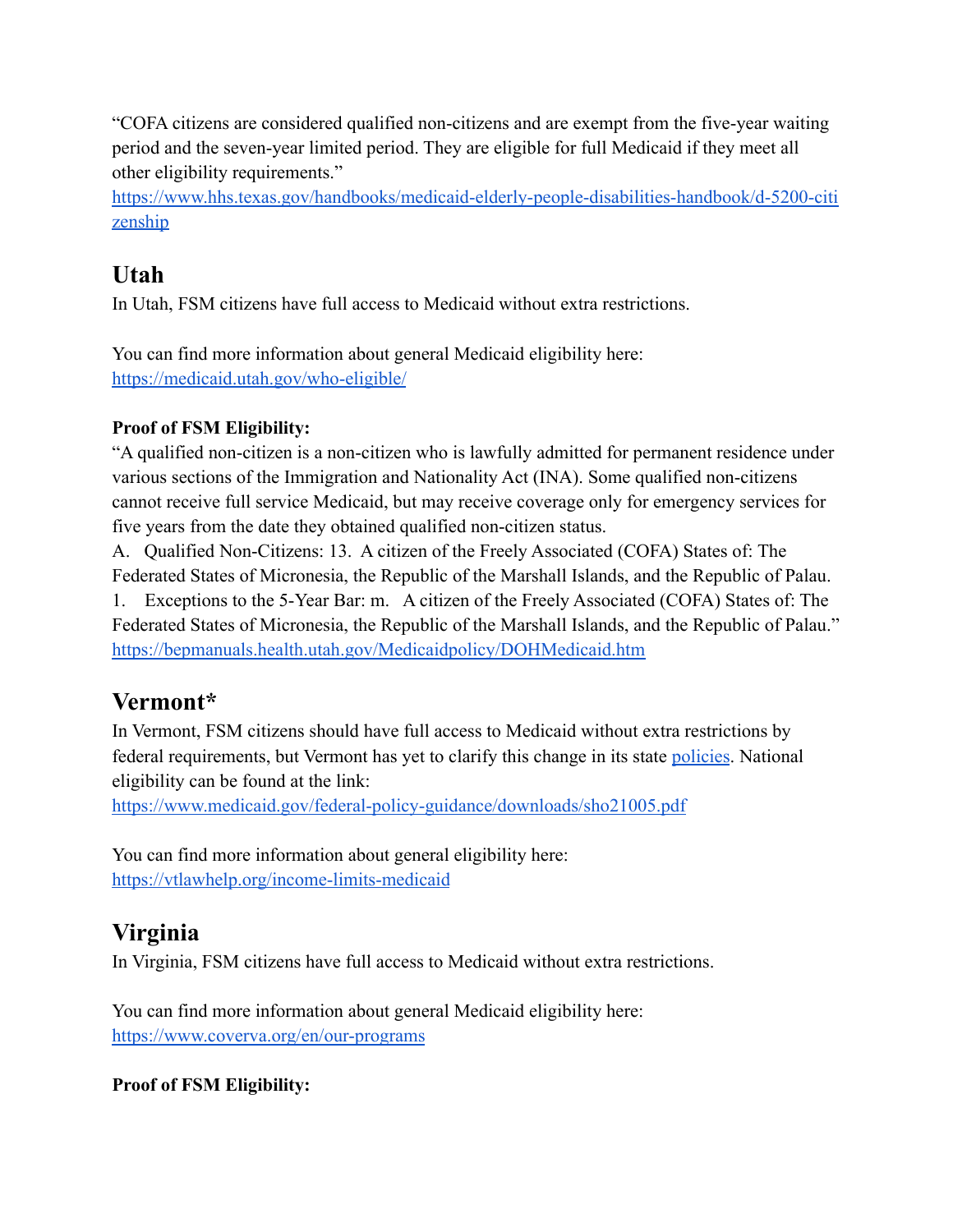"Individuals from the Freely Associated States are considered "qualified non-citizens" upon entry into the United States, and they meet the alien status requirement for full Medicaid coverage with no waiting period, as long as they meet all other Medicaid or FAMIS nonfinancial and financial eligibility requirements. These individuals DO NOT need to have be Lawful Permanent Residents (LPRs) to be eligible for full Medicaid coverage."

[https://www.dmas.virginia.gov/media/3724/broadcast-dmas-77-medicaid-eligibility-for-cofa-mig](https://www.dmas.virginia.gov/media/3724/broadcast-dmas-77-medicaid-eligibility-for-cofa-migrants-8-2-2021.pdf) [rants-8-2-2021.pdf](https://www.dmas.virginia.gov/media/3724/broadcast-dmas-77-medicaid-eligibility-for-cofa-migrants-8-2-2021.pdf)

### **Washington**

In Washington, FSM citizens have full access to Medicaid without extra restrictions. Before Medicaid eligibility was expanded to FSM citizens, Washington provided special COFA Islander Health programs. Now, Washington is working to transition FSM citizens to Washington's standard Medicaid program, AppleHealth. More information is available here: [https://www.hca.wa.gov/assets/free-or-low-cost/cofa-islander-programs-transition-to-apple-healt](https://www.hca.wa.gov/assets/free-or-low-cost/cofa-islander-programs-transition-to-apple-health.pdf) [h.pdf](https://www.hca.wa.gov/assets/free-or-low-cost/cofa-islander-programs-transition-to-apple-health.pdf)

You can find more information about general Medicaid eligibility here: [https://www.hca.wa.gov/health-care-services-supports/apple-health-medicaid-coverage/eligibilit](https://www.hca.wa.gov/health-care-services-supports/apple-health-medicaid-coverage/eligibility) [y](https://www.hca.wa.gov/health-care-services-supports/apple-health-medicaid-coverage/eligibility)

#### **Proof of FSM Eligibility:**

"Lawfully Present "Qualified" Immigrants: Exempt from the 5-year bar: Citizens of Federated States of Micronesia, the Republic of Palau, or the Republic of Marshall Islands living in the United States in accordance with the Compacts of Free Association." [https://www.hca.wa.gov/assets/free-or-low-cost/citizenship\\_alien\\_status\\_guide.pdf](https://www.hca.wa.gov/assets/free-or-low-cost/citizenship_alien_status_guide.pdf)

# **West Virginia\*\***

Unclear. The embassy was unable to find any documentation specifically extending eligibility to Micronesians. Some West Virginia Medicaid eligibility information is linked below: [https://dhhr.wv.gov/bms/CMS/SMP/Documents/Searchable/Medicaid%20Expansion%20S%20S](https://dhhr.wv.gov/bms/CMS/SMP/Documents/Searchable/Medicaid%20Expansion%20S%20Services/S89.pdf) [ervices/S89.pdf](https://dhhr.wv.gov/bms/CMS/SMP/Documents/Searchable/Medicaid%20Expansion%20S%20Services/S89.pdf)

National eligibility can be found at the link: <https://www.medicaid.gov/federal-policy-guidance/downloads/sho21005.pdf>

You can find more information about general Medicaid eligibility here: <https://dhhr.wv.gov/bcf/Services/familyassistance/Pages/Medicaid.aspx>

# **Wisconsin**

In Wisconsin, FSM citizens have full access to Medicaid without extra restrictions.